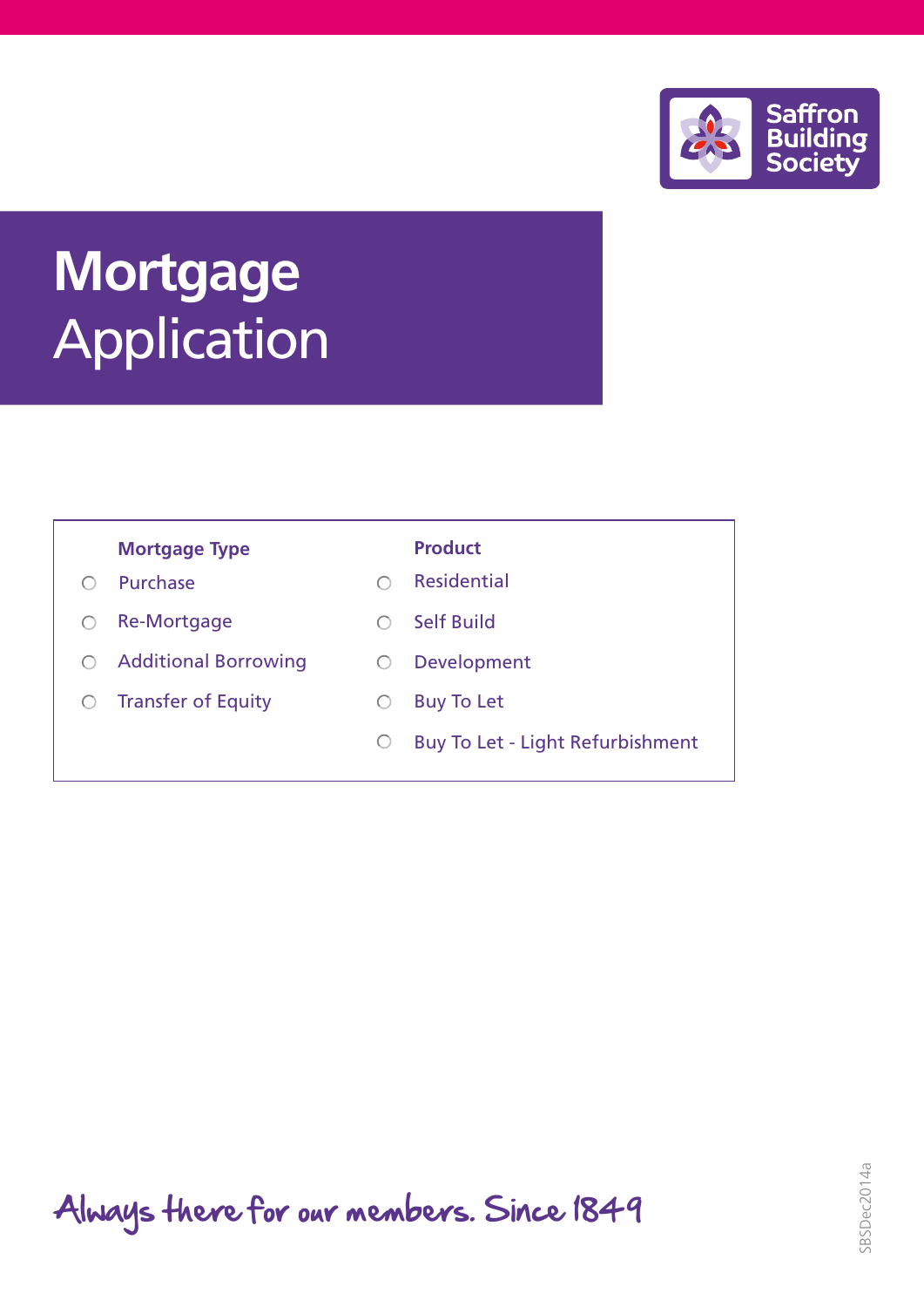| Section 1-<br><b>Intermediaries only</b>                       | Before submitting the application, please ensure that all parts of the application form are<br>completed in full and any documents required are attached.                                                                                                                                                                                                                                                                       |  |  |  |  |
|----------------------------------------------------------------|---------------------------------------------------------------------------------------------------------------------------------------------------------------------------------------------------------------------------------------------------------------------------------------------------------------------------------------------------------------------------------------------------------------------------------|--|--|--|--|
|                                                                | For any queries regarding this application, please review the submission<br>requirements guidance on our web site<br>Please note that if there is more than one applicant, we require the information for each<br>applicant.                                                                                                                                                                                                    |  |  |  |  |
| Intermediary company name:                                     |                                                                                                                                                                                                                                                                                                                                                                                                                                 |  |  |  |  |
| Consultant name:                                               |                                                                                                                                                                                                                                                                                                                                                                                                                                 |  |  |  |  |
| <b>Financial Services Registration</b>                         |                                                                                                                                                                                                                                                                                                                                                                                                                                 |  |  |  |  |
| number:<br>If part of a network,<br>give network name:         |                                                                                                                                                                                                                                                                                                                                                                                                                                 |  |  |  |  |
| Name of Packager/Mortgage Club                                 |                                                                                                                                                                                                                                                                                                                                                                                                                                 |  |  |  |  |
| Your email address:                                            |                                                                                                                                                                                                                                                                                                                                                                                                                                 |  |  |  |  |
| Telephone number:                                              |                                                                                                                                                                                                                                                                                                                                                                                                                                 |  |  |  |  |
| Total amount of intermediary fees<br>to be charged to customer | £<br>When Fee to be Paid                                                                                                                                                                                                                                                                                                                                                                                                        |  |  |  |  |
| <b>Sale Information</b>                                        | <b>Advised</b><br><b>Advice Rejected</b><br><b>Execution Only</b>                                                                                                                                                                                                                                                                                                                                                               |  |  |  |  |
|                                                                | Telephone<br>Web<br><b>Face to Face</b><br>Post                                                                                                                                                                                                                                                                                                                                                                                 |  |  |  |  |
|                                                                |                                                                                                                                                                                                                                                                                                                                                                                                                                 |  |  |  |  |
|                                                                | Are applicants 'high net worth' customers by FCA definition?<br>Yes<br>No.                                                                                                                                                                                                                                                                                                                                                      |  |  |  |  |
|                                                                | Are applicants 'professional' customers by FCA definition?<br><b>Yes</b><br>No.                                                                                                                                                                                                                                                                                                                                                 |  |  |  |  |
|                                                                | Will the applicants meet the Saffron Lending criteria?<br><b>No</b><br>Yes                                                                                                                                                                                                                                                                                                                                                      |  |  |  |  |
|                                                                | Will the property meet the Saffron security criteria?<br><b>No</b><br>Yes                                                                                                                                                                                                                                                                                                                                                       |  |  |  |  |
| <b>Product required</b>                                        |                                                                                                                                                                                                                                                                                                                                                                                                                                 |  |  |  |  |
|                                                                |                                                                                                                                                                                                                                                                                                                                                                                                                                 |  |  |  |  |
|                                                                | I declare that all of the personal information contained in this application has been provided<br>by the applicant(s) I am acting for and, to the best of my knowledge, is accurate and any<br>misrepresentation by me may render me liable to criminal and civil action.                                                                                                                                                       |  |  |  |  |
| <b>Broker's signature</b><br>(where applicable)                |                                                                                                                                                                                                                                                                                                                                                                                                                                 |  |  |  |  |
|                                                                |                                                                                                                                                                                                                                                                                                                                                                                                                                 |  |  |  |  |
| <b>Section 2 - Document</b><br>checklist                       | The following will be required before the application is processed; any missing items will<br>cause a delay and all documents must be certified as true copies                                                                                                                                                                                                                                                                  |  |  |  |  |
| To be completed                                                | Valuation fee, as stated in your KFI, plus £135 non-refundable application fee*                                                                                                                                                                                                                                                                                                                                                 |  |  |  |  |
| for ALL applications                                           | Completed Direct Debit mandate (not required for Additional Borrowing or Bridging Loan)                                                                                                                                                                                                                                                                                                                                         |  |  |  |  |
|                                                                | Last 3 payslips and latest P60                                                                                                                                                                                                                                                                                                                                                                                                  |  |  |  |  |
|                                                                | If self-employed: 3 years' accounts or 3 years' SA302 forms                                                                                                                                                                                                                                                                                                                                                                     |  |  |  |  |
|                                                                | Last 3 months' bank statements for all bank accounts held                                                                                                                                                                                                                                                                                                                                                                       |  |  |  |  |
|                                                                | Proof of deposit                                                                                                                                                                                                                                                                                                                                                                                                                |  |  |  |  |
|                                                                | <b>KFI Copy enclosed</b>                                                                                                                                                                                                                                                                                                                                                                                                        |  |  |  |  |
|                                                                | Proof of ID (see (where applicable) our website for acceptable proof of ID)                                                                                                                                                                                                                                                                                                                                                     |  |  |  |  |
|                                                                | Proof of Address (see (where applicable) our website for acceptable proof of address)                                                                                                                                                                                                                                                                                                                                           |  |  |  |  |
|                                                                | In addition, the following may be required in specific circumstances:                                                                                                                                                                                                                                                                                                                                                           |  |  |  |  |
|                                                                | Copy of AST (only required for BTL)                                                                                                                                                                                                                                                                                                                                                                                             |  |  |  |  |
|                                                                | Scaled Plans and Drawings for the property                                                                                                                                                                                                                                                                                                                                                                                      |  |  |  |  |
|                                                                | Planning Permission (outline or detailed)                                                                                                                                                                                                                                                                                                                                                                                       |  |  |  |  |
|                                                                | Detailed breakdown of costs                                                                                                                                                                                                                                                                                                                                                                                                     |  |  |  |  |
|                                                                | *Payment of application fee is to be made by card before application is assessed. We will<br>contact you for payment when we receive the application, or you can telephone us on<br>01799 582966. The application will not proceed until payment is made. If not paying by<br>card tick here $\Box$ and include payment with the application form. Alternative payment<br>methods may delay the processing of this application. |  |  |  |  |
|                                                                |                                                                                                                                                                                                                                                                                                                                                                                                                                 |  |  |  |  |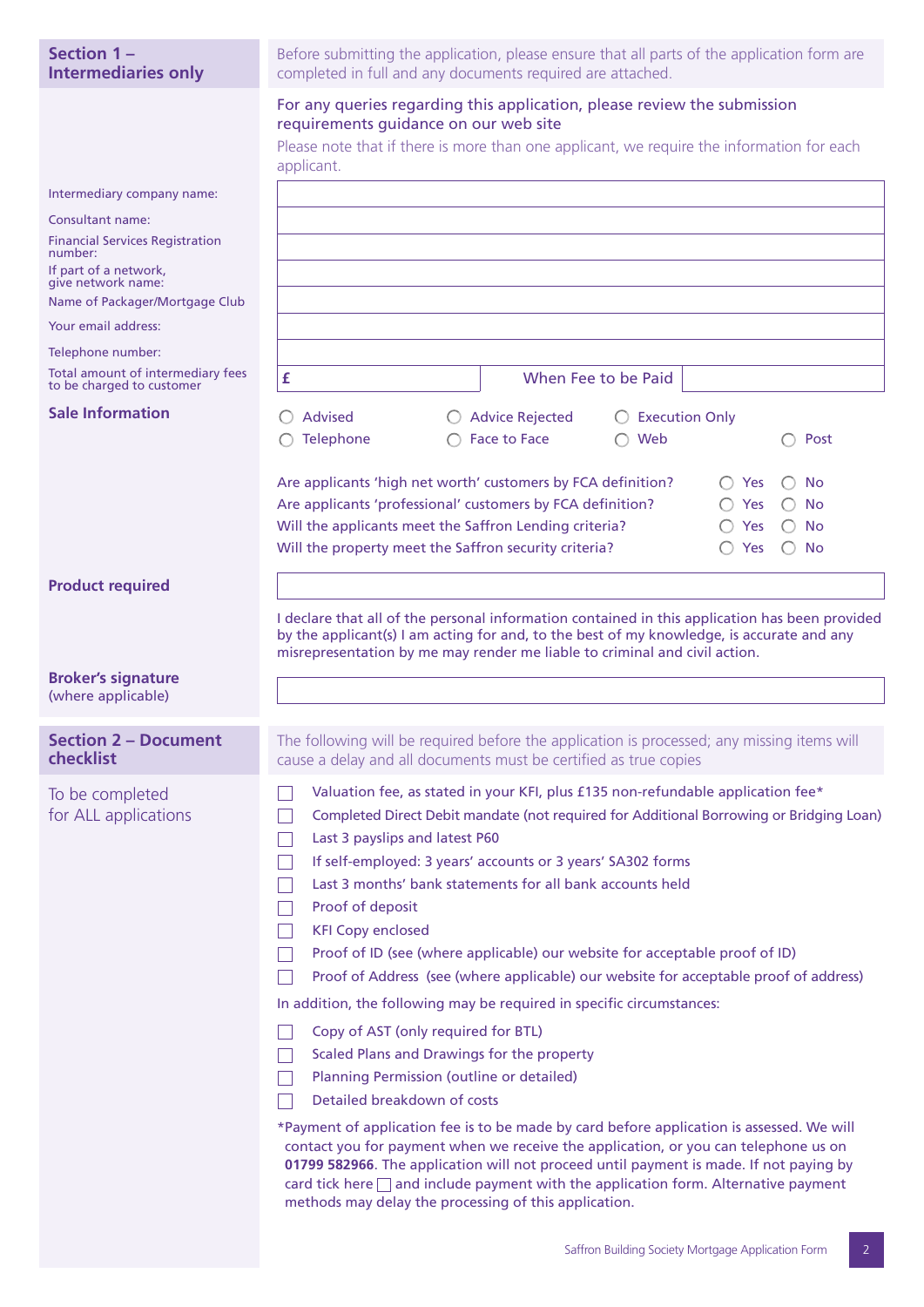|    | <b>Section 3 - Mortgage</b><br>requirements                                                     |                                                                                                                                                                                                                                                                                                                                                                                                                                                                                                     |                                        |                             |   |                                       |
|----|-------------------------------------------------------------------------------------------------|-----------------------------------------------------------------------------------------------------------------------------------------------------------------------------------------------------------------------------------------------------------------------------------------------------------------------------------------------------------------------------------------------------------------------------------------------------------------------------------------------------|----------------------------------------|-----------------------------|---|---------------------------------------|
| 1. | Purchase price/<br><b>Estimated Value</b>                                                       | £                                                                                                                                                                                                                                                                                                                                                                                                                                                                                                   |                                        |                             |   |                                       |
| 2. | Amount of loan required                                                                         | £                                                                                                                                                                                                                                                                                                                                                                                                                                                                                                   |                                        |                             |   |                                       |
| 3. | Loan period required                                                                            | Years                                                                                                                                                                                                                                                                                                                                                                                                                                                                                               | <b>Months</b>                          |                             |   |                                       |
| 4. | Which method of loan<br>payment do you require?                                                 | Repayment                                                                                                                                                                                                                                                                                                                                                                                                                                                                                           | $\bigcirc$ Interest Only               | O Part & Part               |   |                                       |
|    |                                                                                                 | Amount on interest only                                                                                                                                                                                                                                                                                                                                                                                                                                                                             |                                        |                             |   | £                                     |
|    |                                                                                                 | If you are requesting any element of the loan on an Interest Only basis the Society, as a<br>responsible lender, must be satisfied that you can repay the mortgage debt and the interest<br>that accrues on the account. We require all applications made on an Interest Only basis to<br>have a suitable strategy in place for the repayment of the mortgage debt at the end of the<br>mortgage term. Therefore, please complete the Repayment Strategy Summary later in this<br>application form. |                                        |                             |   |                                       |
|    | 5. Source of deposit?                                                                           | <b>Savings</b>                                                                                                                                                                                                                                                                                                                                                                                                                                                                                      | £                                      | Equity                      |   | £                                     |
|    |                                                                                                 | <b>Gift from Relative</b>                                                                                                                                                                                                                                                                                                                                                                                                                                                                           | £                                      | <b>Other Borrowing</b>      |   | £                                     |
|    | 6. If a Remortgage state the<br>current outstanding balance                                     | £                                                                                                                                                                                                                                                                                                                                                                                                                                                                                                   |                                        |                             |   |                                       |
| 7. | If a Remortgage state<br>the Original purchase<br>price and date                                | £                                                                                                                                                                                                                                                                                                                                                                                                                                                                                                   |                                        | Date                        |   |                                       |
| 8. | If any Additional Borrowing.<br>Please indicate the purpose                                     | Home improvements                                                                                                                                                                                                                                                                                                                                                                                                                                                                                   | £                                      | Purchase additional land    |   | £                                     |
|    |                                                                                                 | Debt consolidation                                                                                                                                                                                                                                                                                                                                                                                                                                                                                  | £                                      | Capital raising amount      |   | £                                     |
|    |                                                                                                 | Purchase other property                                                                                                                                                                                                                                                                                                                                                                                                                                                                             | £                                      |                             |   |                                       |
|    |                                                                                                 | Capital raising used for                                                                                                                                                                                                                                                                                                                                                                                                                                                                            |                                        |                             |   |                                       |
| 9. | If a Remortgage or Additional                                                                   | $\bigcirc$ Yes                                                                                                                                                                                                                                                                                                                                                                                                                                                                                      | $\bigcirc$ No                          |                             |   |                                       |
|    | Borrowing, will there be any<br>loans secured on the property<br>other than the Society's loan? | Amount                                                                                                                                                                                                                                                                                                                                                                                                                                                                                              | £                                      |                             |   |                                       |
|    |                                                                                                 | Name of 2nd charge lender                                                                                                                                                                                                                                                                                                                                                                                                                                                                           |                                        |                             |   |                                       |
|    | <b>Self Build/Renovation/</b><br><b>Conversion Only</b>                                         |                                                                                                                                                                                                                                                                                                                                                                                                                                                                                                     |                                        |                             |   | 10.a Buy To Let - Light Refurbishment |
|    | 10. Amount of funds required for<br>first drawdown?                                             | £                                                                                                                                                                                                                                                                                                                                                                                                                                                                                                   |                                        | <b>Loan Amount</b>          | £ |                                       |
|    | 11. Purchase price of plot/<br>Renovation?                                                      | £                                                                                                                                                                                                                                                                                                                                                                                                                                                                                                   |                                        | <b>Current Value</b>        | £ |                                       |
|    | 12. Estimated build costs?                                                                      | £                                                                                                                                                                                                                                                                                                                                                                                                                                                                                                   | <b>Cost of Works</b>                   | £                           |   |                                       |
|    | 13. Estimated final value?                                                                      | £                                                                                                                                                                                                                                                                                                                                                                                                                                                                                                   | <b>Estimated</b><br><b>Final Value</b> | £                           |   |                                       |
|    |                                                                                                 |                                                                                                                                                                                                                                                                                                                                                                                                                                                                                                     |                                        | <b>Total Loan</b><br>amount | £ |                                       |
|    |                                                                                                 |                                                                                                                                                                                                                                                                                                                                                                                                                                                                                                     |                                        | required                    |   |                                       |
|    | 14. Who will certify the<br>Improvements at each stage?                                         | Architect                                                                                                                                                                                                                                                                                                                                                                                                                                                                                           | Architectural technologist<br>$\cup$   |                             |   |                                       |
|    |                                                                                                 | Other                                                                                                                                                                                                                                                                                                                                                                                                                                                                                               |                                        |                             |   |                                       |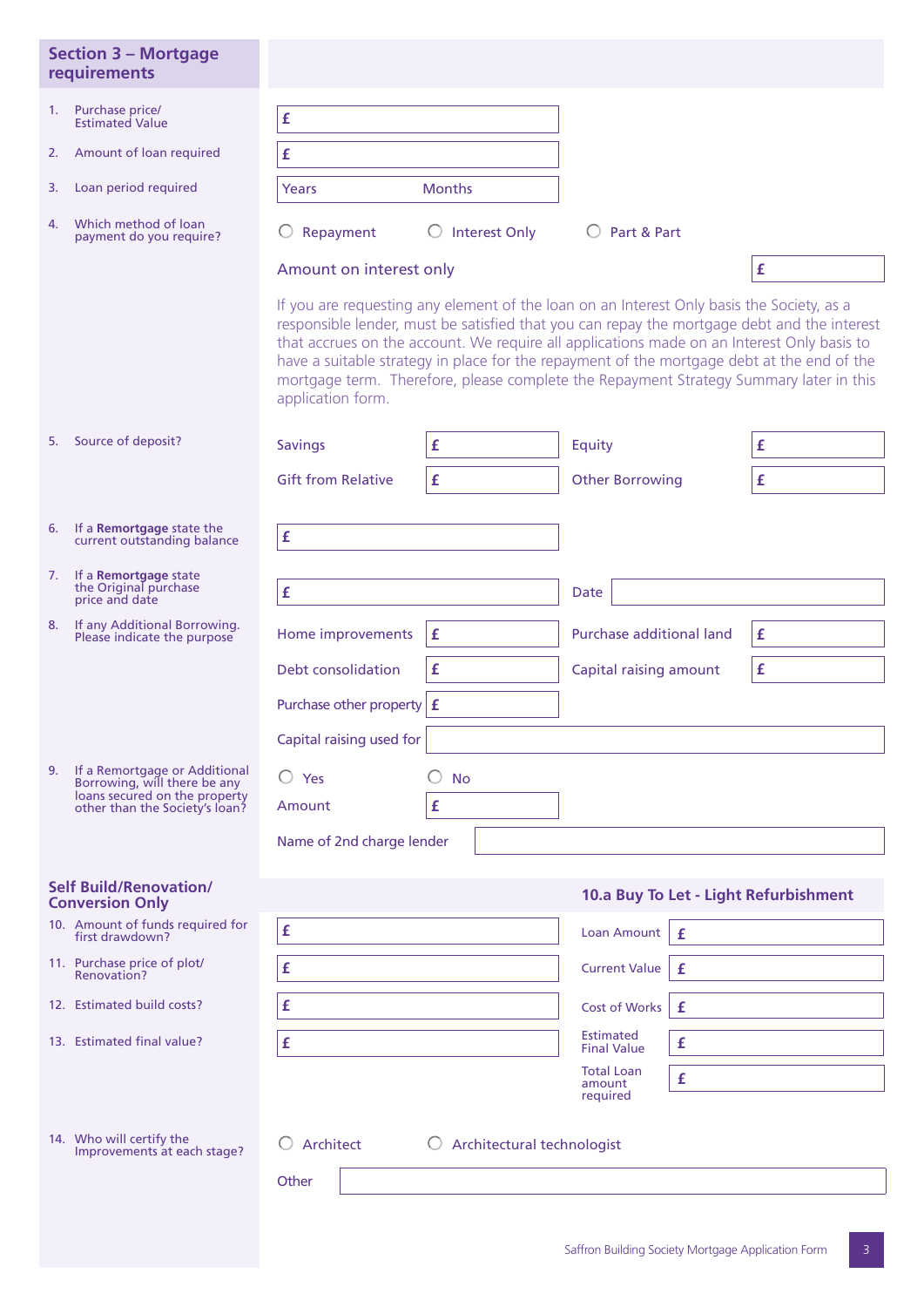|    | <b>Section 4 - Personal</b><br>details                                      | <b>First Applicant</b>                                                           | <b>Second Applicant</b>                                                                     |
|----|-----------------------------------------------------------------------------|----------------------------------------------------------------------------------|---------------------------------------------------------------------------------------------|
| 1. | Title (e.g. Mr/Mrs/Miss)                                                    |                                                                                  |                                                                                             |
| 2. | <b>Surname</b>                                                              |                                                                                  |                                                                                             |
| 3. | First names (in full)                                                       |                                                                                  |                                                                                             |
| 4. | Have you ever been known by<br>any other name?                              | $\bigcirc$ Yes<br>$\bigcirc$ No                                                  | $\bigcirc$ Yes<br>$\bigcirc$ No                                                             |
|    | If Yes, please give details                                                 |                                                                                  |                                                                                             |
| 5. | Date of birth                                                               | M<br>D<br>D                                                                      | M<br>D<br>D                                                                                 |
| 6. | <b>National Insurance Number</b>                                            |                                                                                  |                                                                                             |
| 7. | <b>Marital Status</b>                                                       | Separated/<br><b>Married</b><br>Single<br>⊖<br>O<br><b>Divorced</b>              | Separated/<br>Single<br>∩<br><b>Married</b><br>∩<br>Œ<br><b>Divorced</b>                    |
|    |                                                                             | Living with<br>Civil<br>Widowed<br>$\bigcap$<br>C<br>⊖<br>Partnership<br>partner | Civil<br>Living with<br>Widowed<br>$\bigcap$<br>$\mathsf{C}$<br>○<br>partner<br>Partnership |
| 8. | Nationality                                                                 |                                                                                  |                                                                                             |
| 9. | Length of residency in the UK                                               | From birth                                                                       | From birth                                                                                  |
|    |                                                                             | Years<br><b>Months</b>                                                           | Years<br><b>Months</b>                                                                      |
|    | 10. If not born in the UK do you<br>have permanent<br>right to reside here? | $\bigcirc$<br>Yes<br>$\bigcirc$ No                                               | $\bigcirc$<br>Yes<br>$\circ$<br><b>No</b>                                                   |
|    | If no, give details                                                         |                                                                                  |                                                                                             |
|    |                                                                             |                                                                                  |                                                                                             |
|    | 11. Telephone numbers<br>Work telephone number                              |                                                                                  |                                                                                             |
|    | Home telephone number                                                       |                                                                                  |                                                                                             |
|    | Mobile telephone number                                                     |                                                                                  |                                                                                             |
|    | 12. Email address                                                           |                                                                                  |                                                                                             |
|    | 13. Dependents                                                              |                                                                                  |                                                                                             |
|    | Full name                                                                   |                                                                                  |                                                                                             |
|    | Relationship                                                                |                                                                                  |                                                                                             |
|    | Date of birth                                                               | M                                                                                | M                                                                                           |
|    | Dependents                                                                  |                                                                                  |                                                                                             |
|    | <b>Full name</b>                                                            |                                                                                  |                                                                                             |
|    | Relationship                                                                |                                                                                  |                                                                                             |
|    | Date of birth                                                               | M                                                                                | M                                                                                           |
|    | Dependents                                                                  |                                                                                  |                                                                                             |
|    | <b>Full name</b>                                                            |                                                                                  |                                                                                             |
|    | Relationship                                                                |                                                                                  |                                                                                             |
|    | Date of birth                                                               | M                                                                                | M                                                                                           |
|    | Please continue on the "Other<br>Information"<br>page if necessary          |                                                                                  |                                                                                             |
|    |                                                                             |                                                                                  |                                                                                             |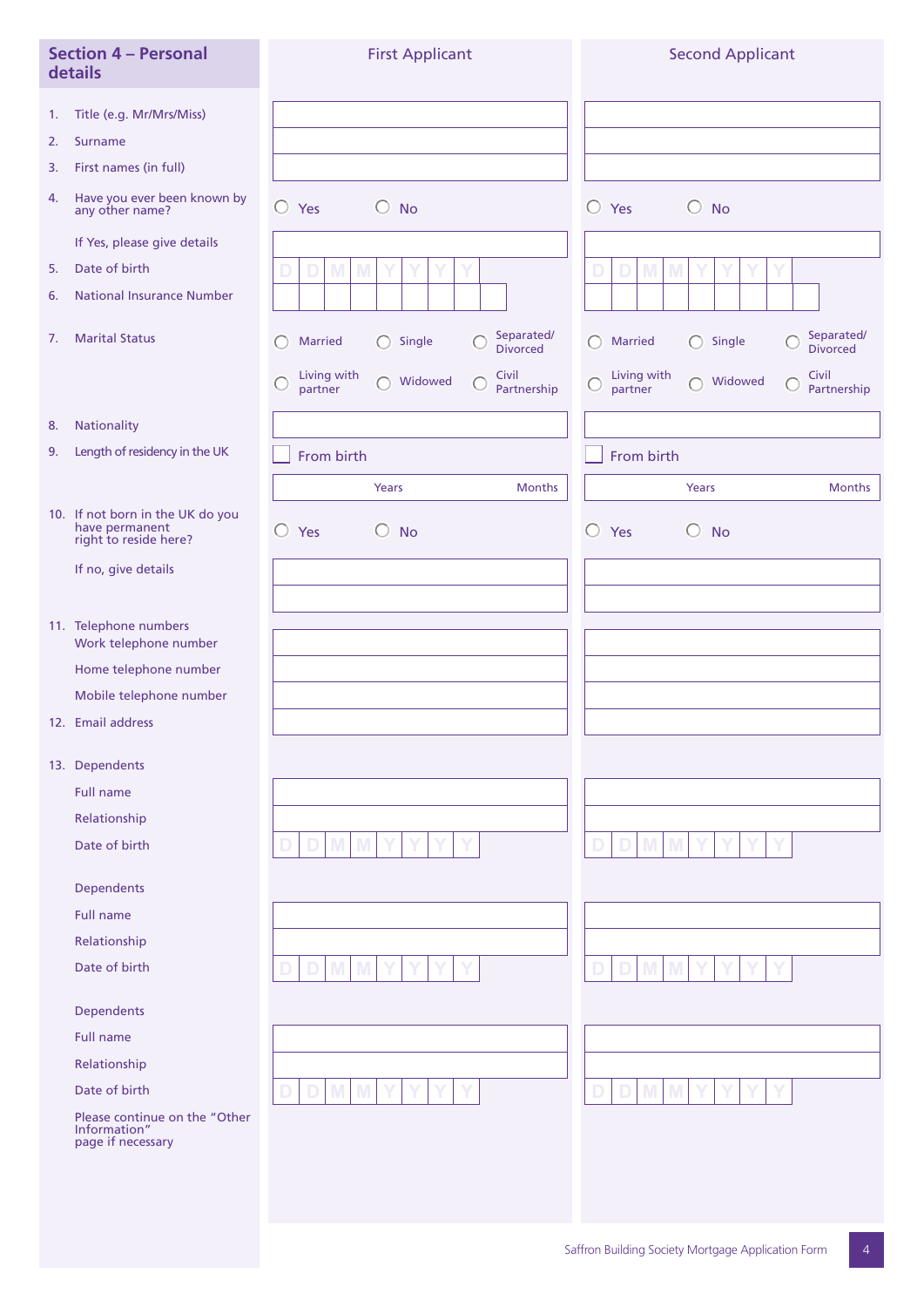|    | <b>Section 5 - Current</b><br>residence details                                                   | <b>First Applicant</b>                                                                                                                            | <b>Second Applicant</b>                                                                                                                           |
|----|---------------------------------------------------------------------------------------------------|---------------------------------------------------------------------------------------------------------------------------------------------------|---------------------------------------------------------------------------------------------------------------------------------------------------|
| 1. | <b>Current address</b>                                                                            |                                                                                                                                                   |                                                                                                                                                   |
|    | Postcode                                                                                          |                                                                                                                                                   |                                                                                                                                                   |
| 2. | <b>Residential status</b>                                                                         | $\bigcirc$<br>Tenant $\bigcirc$<br>Owner<br>Living with<br>$\bigcap$<br>Other<br>$\bigcap$<br>parents                                             | $\bigcirc$<br>Tenant $\bigcirc$<br>Owner<br>Living with<br>Other<br>$\bigcap$<br>$\bigcap$<br>parents                                             |
|    | If Other, please give details                                                                     |                                                                                                                                                   |                                                                                                                                                   |
| 3. | Length of residency at<br>this address                                                            | <b>Months</b><br>Years                                                                                                                            | <b>Months</b><br>Years                                                                                                                            |
| 4. | If less than 3 years, please list<br>all previous addresses for the<br>3 year period.<br>Postcode |                                                                                                                                                   |                                                                                                                                                   |
|    | Date                                                                                              | From:<br>To:                                                                                                                                      | To:<br>From:                                                                                                                                      |
|    |                                                                                                   | Please continue on "Other Information" page if necessary.                                                                                         |                                                                                                                                                   |
|    |                                                                                                   |                                                                                                                                                   |                                                                                                                                                   |
|    | 5. Sale price or estimated value<br>of current residence<br>if you are the owner                  | £                                                                                                                                                 | £                                                                                                                                                 |
|    | 6. If the owner - are you selling?                                                                | $\bigcirc$ Yes<br>$\left( \begin{array}{c} \end{array} \right)$<br><b>No</b>                                                                      | $\bigcirc$ Yes<br>$\bigcirc$ No                                                                                                                   |
|    | 7. Please provide details of any<br>existing loan on<br>your home?                                |                                                                                                                                                   |                                                                                                                                                   |
|    | <b>Lender Name and address</b>                                                                    |                                                                                                                                                   |                                                                                                                                                   |
|    | Postcode                                                                                          |                                                                                                                                                   |                                                                                                                                                   |
|    | Mortgage account number                                                                           |                                                                                                                                                   |                                                                                                                                                   |
|    | Approximate balance<br>outstanding                                                                | £                                                                                                                                                 | £                                                                                                                                                 |
|    | Monthly payment                                                                                   | £                                                                                                                                                 | £                                                                                                                                                 |
|    | Date mortgage started                                                                             |                                                                                                                                                   |                                                                                                                                                   |
|    |                                                                                                   | We may ask you for proof of conduct of this mortgage<br>in the form of statements or a Lender's Reference; your<br>Lender may charge you for this | We may ask you for proof of conduct of this mortgage<br>in the form of statements or a Lender's Reference; your<br>Lender may charge you for this |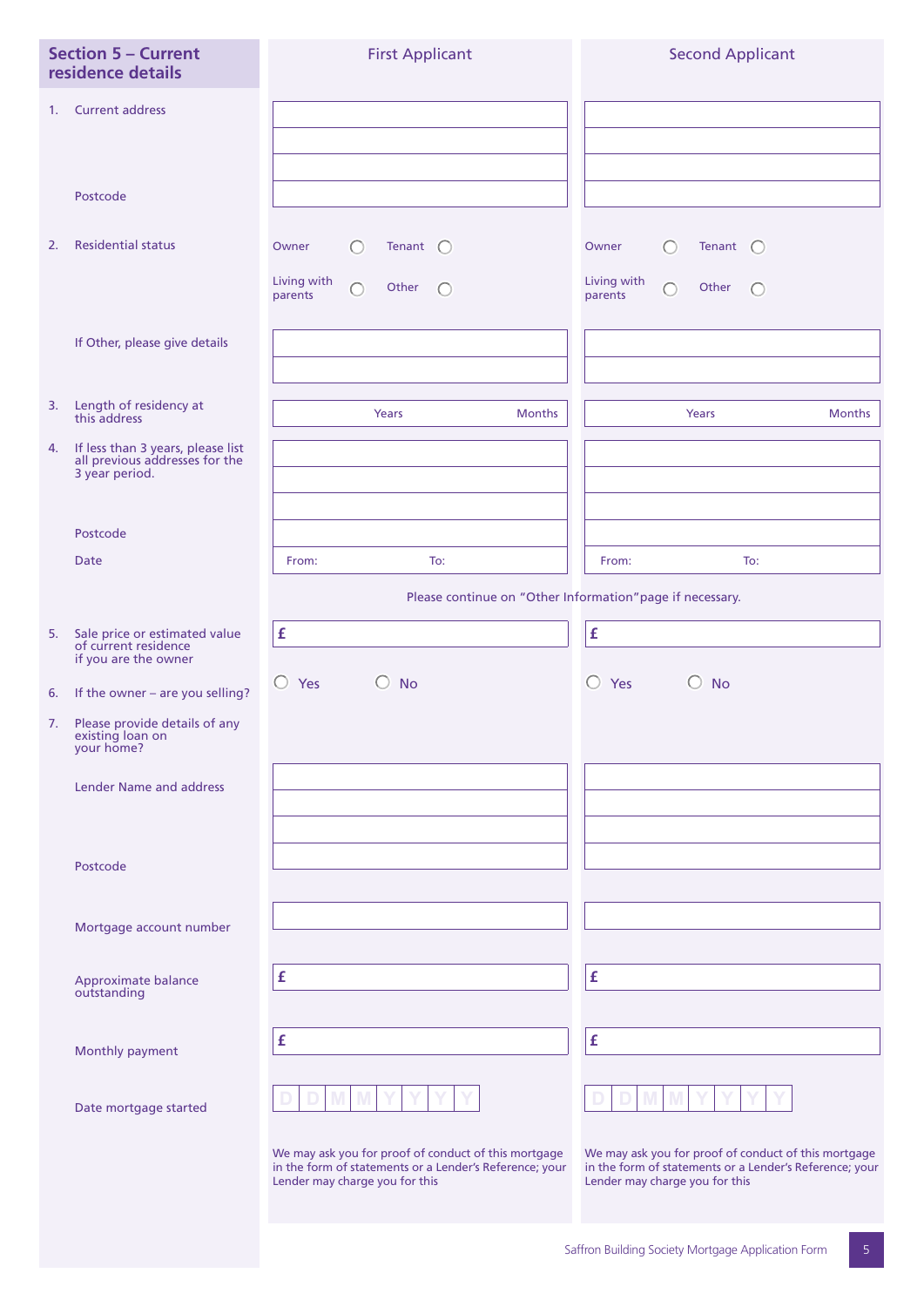| Section 5 (continued) -<br><b>Current residence details</b>                                                               | <b>First Applicant (continued)</b>                                                                                               | <b>Second Applicant (continued)</b>                                                                                              |
|---------------------------------------------------------------------------------------------------------------------------|----------------------------------------------------------------------------------------------------------------------------------|----------------------------------------------------------------------------------------------------------------------------------|
| 8.<br>Existing mortgage being<br>redeemed on completion?                                                                  | $\bigcirc$ Yes<br>$\bigcirc$ No<br>$O$ N/A                                                                                       | $\bigcirc$ Yes<br>$\bigcirc$ No<br>$O$ N/A                                                                                       |
| If No, please give details                                                                                                |                                                                                                                                  |                                                                                                                                  |
| Please continue on<br>"Other Information"<br>page if necessary                                                            |                                                                                                                                  |                                                                                                                                  |
| 9. Apart from details<br>already supplied, do you<br>have any other mortgage<br>commitments or own any<br>other property? | $\bigcirc$ Yes<br>$\bigcirc$ No                                                                                                  | $\bigcirc$ Yes<br>$\bigcirc$ No                                                                                                  |
| If Yes, please complete<br>the Asset and Liabilities sheet<br>later in this application form                              |                                                                                                                                  |                                                                                                                                  |
| 10. If you are currently in<br>rented accommodation.<br>please provide landlord/                                          | Name:                                                                                                                            | Name:                                                                                                                            |
| letting agent details<br><b>Address</b>                                                                                   |                                                                                                                                  |                                                                                                                                  |
|                                                                                                                           |                                                                                                                                  |                                                                                                                                  |
| Postcode                                                                                                                  |                                                                                                                                  |                                                                                                                                  |
| <b>Current monthly</b><br>rent paid                                                                                       | £                                                                                                                                | £                                                                                                                                |
| <b>Section 6 - Personal</b><br><b>bank details</b>                                                                        |                                                                                                                                  |                                                                                                                                  |
| Name of Bank                                                                                                              |                                                                                                                                  |                                                                                                                                  |
| Sort code<br><b>Address of Bank</b>                                                                                       |                                                                                                                                  |                                                                                                                                  |
|                                                                                                                           |                                                                                                                                  |                                                                                                                                  |
|                                                                                                                           |                                                                                                                                  |                                                                                                                                  |
| Postcode<br><b>Your Bank account number</b>                                                                               |                                                                                                                                  |                                                                                                                                  |
| Name(s) of account<br>holder(s)                                                                                           |                                                                                                                                  |                                                                                                                                  |
| <b>Section 7 - Employment</b><br>& income                                                                                 |                                                                                                                                  |                                                                                                                                  |
| Estimated age of retirement<br>(if not already retired)                                                                   | Years                                                                                                                            | Years                                                                                                                            |
| Are you:                                                                                                                  | $\bigcirc$ Self-Employed<br>Employed                                                                                             | Employed<br>$\bigcirc$ Self-Employed                                                                                             |
|                                                                                                                           | <b>Director</b><br><b>Not Working</b><br>O                                                                                       | <b>Director</b><br><b>Not Working</b><br>O                                                                                       |
|                                                                                                                           | <b>Retired</b>                                                                                                                   | Retired                                                                                                                          |
|                                                                                                                           | Employed - complete sections 7A & 7C<br>Self-Employed, Director - sections 7B & 7C<br>Retired, Not Working - complete section 7C | Employed - complete sections 7A & 7C<br>Self-Employed, Director - sections 7B & 7C<br>Retired, Not Working - complete section 7C |
|                                                                                                                           | Contractors - complete as per your main<br>operating structure (eg. Umbrella = Employed)                                         | Contractors - complete as per your main<br>operating structure (eg. Umbrella = Employed)                                         |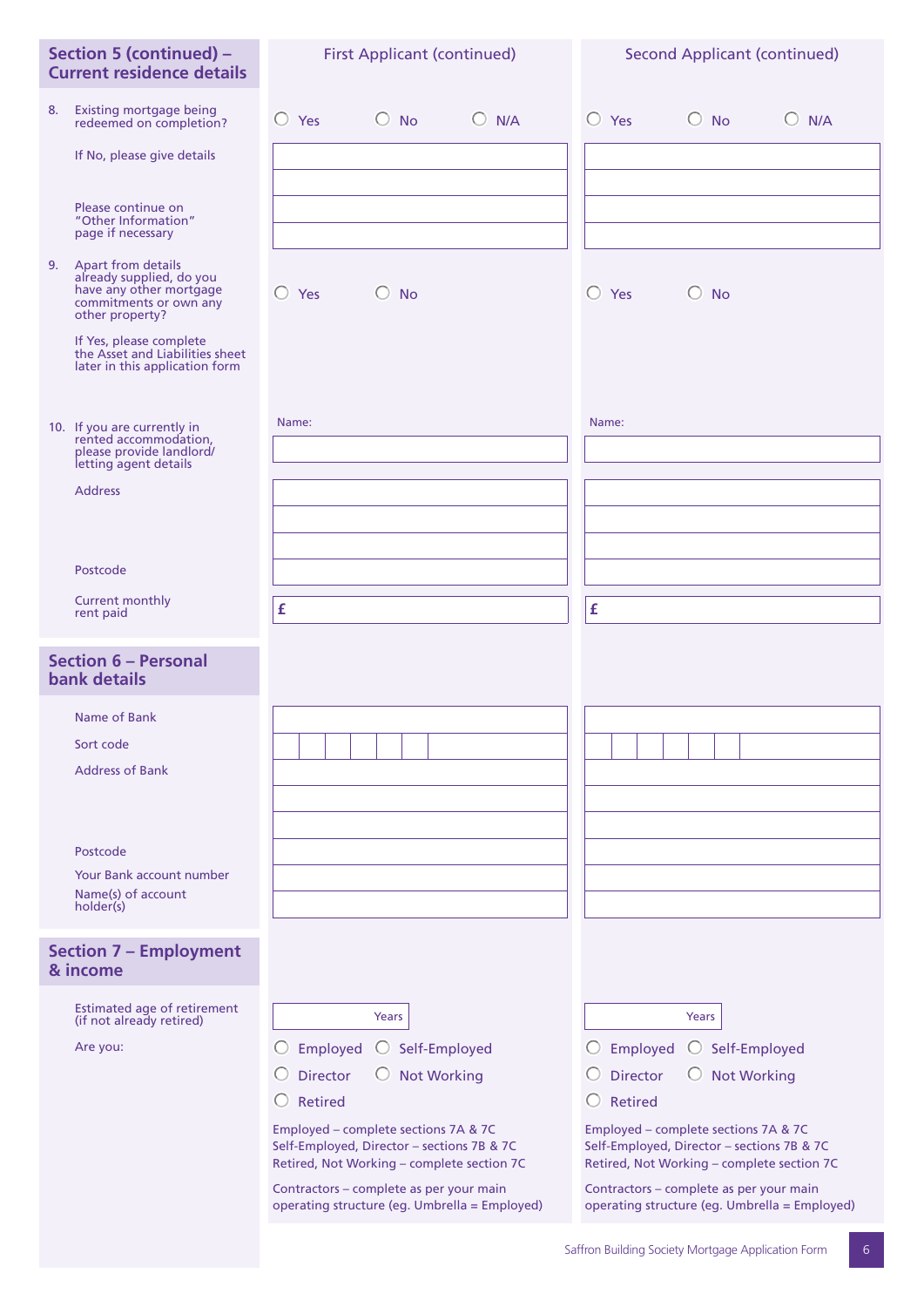|    | <b>Section 7A -</b><br><b>Employed</b>                                                                                | <b>First Applicant</b>                                                                                        | <b>Second Applicant</b>                                                                                                               |
|----|-----------------------------------------------------------------------------------------------------------------------|---------------------------------------------------------------------------------------------------------------|---------------------------------------------------------------------------------------------------------------------------------------|
| 1. | <b>Employment status</b>                                                                                              | <b>Fixed Term</b><br><b>Full Time</b><br><b>Part Time</b><br>Contract                                         | <b>Fixed Term</b><br><b>Full Time</b><br><b>Part Time</b><br>C<br>$\left(\begin{smallmatrix}1\\1\end{smallmatrix}\right)$<br>Contract |
| 2. | Is your current job                                                                                                   | Permanent<br>$\bigcap$ Contract                                                                               | Permanent<br>Contract                                                                                                                 |
|    | End date of contract or<br>temporary employment                                                                       |                                                                                                               |                                                                                                                                       |
| 3. | Job title/occupation                                                                                                  |                                                                                                               |                                                                                                                                       |
| 4. | Present employer's name                                                                                               |                                                                                                               |                                                                                                                                       |
| 5. | Present employer's address                                                                                            |                                                                                                               |                                                                                                                                       |
|    |                                                                                                                       |                                                                                                               |                                                                                                                                       |
|    | Postcode                                                                                                              |                                                                                                               |                                                                                                                                       |
| 6. | Employer's telephone number                                                                                           |                                                                                                               |                                                                                                                                       |
| 7. | <b>Nature of business</b>                                                                                             |                                                                                                               |                                                                                                                                       |
| 8. | Date present employment<br>commenced                                                                                  |                                                                                                               |                                                                                                                                       |
| 9. | Person to contact for<br>references                                                                                   |                                                                                                               |                                                                                                                                       |
|    | <b>Position held</b>                                                                                                  |                                                                                                               |                                                                                                                                       |
|    | Contact telephone number                                                                                              |                                                                                                               |                                                                                                                                       |
|    | 10. Gross annual salary<br><b>Guaranteed overtime</b>                                                                 | £                                                                                                             | £                                                                                                                                     |
|    | Non-guaranteed overtime                                                                                               | £                                                                                                             | £                                                                                                                                     |
|    | <b>Bonus</b>                                                                                                          | £                                                                                                             | £                                                                                                                                     |
|    | Other allowances                                                                                                      | £                                                                                                             | £                                                                                                                                     |
|    | (eg company car)                                                                                                      | £<br>(If over 35%                                                                                             | £<br>(If over 35%                                                                                                                     |
|    | Percentage of shares owned<br>in company                                                                              | $\frac{0}{0}$<br>please complete<br>self-employed section)                                                    | $\frac{0}{0}$<br>please complete<br>self-employed section)                                                                            |
|    | 11. Are you currently on<br>probation, or under<br>notice of redundancy or<br>in a redundancy consultation<br>period? | Yes<br><b>No</b><br>If Yes, please give details                                                               | Yes<br><b>No</b><br>If Yes, please give details                                                                                       |
|    |                                                                                                                       |                                                                                                               |                                                                                                                                       |
|    |                                                                                                                       | Please continue on "Other Information"<br>page if necessary                                                   | Please continue on "Other Information"<br>page if necessary                                                                           |
|    |                                                                                                                       | If less than 3 years in current employment,<br>please give details of previous employment<br>for last 3 years | If less than 3 years in current employment,<br>please give details of previous employment<br>for last 3 years                         |
|    | 12. Previous employer's name                                                                                          |                                                                                                               |                                                                                                                                       |
|    | 13. Previous employer's address                                                                                       |                                                                                                               |                                                                                                                                       |
|    |                                                                                                                       |                                                                                                               |                                                                                                                                       |
|    |                                                                                                                       |                                                                                                               |                                                                                                                                       |
|    | Postcode                                                                                                              |                                                                                                               |                                                                                                                                       |
|    | 14. Previous employer's<br>telephone number                                                                           |                                                                                                               |                                                                                                                                       |
|    | 15. Previous job title/occupation                                                                                     |                                                                                                               |                                                                                                                                       |
|    | 16. How long were you in this<br>employment                                                                           | <b>Months</b><br>Years                                                                                        | Years<br><b>Months</b>                                                                                                                |
|    | 17. Date this employment<br>commenced                                                                                 |                                                                                                               |                                                                                                                                       |
|    | 18. Date you left this employment                                                                                     |                                                                                                               |                                                                                                                                       |
|    |                                                                                                                       |                                                                                                               |                                                                                                                                       |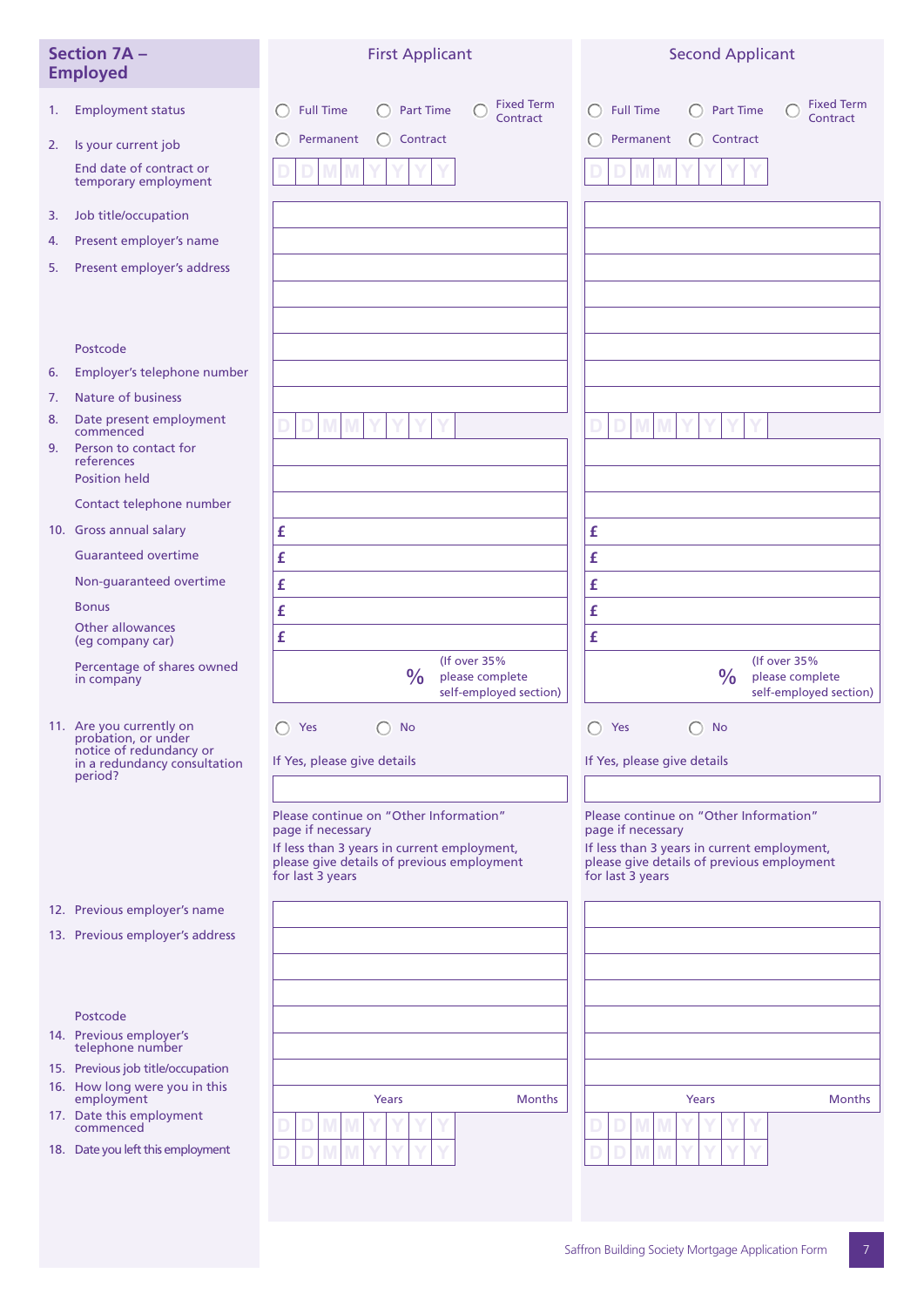| <b>Section 7B - Self-</b><br><b>Employed</b>                                                                                                  | <b>First Applicant</b>                                                             |                    |                                                                                    | <b>Second Applicant</b> |
|-----------------------------------------------------------------------------------------------------------------------------------------------|------------------------------------------------------------------------------------|--------------------|------------------------------------------------------------------------------------|-------------------------|
| <b>Business name</b><br>1.<br><b>Nature of business</b><br>2.<br>What is your position in the<br>3.<br>Company                                |                                                                                    |                    |                                                                                    |                         |
| On what basis do<br>4.<br>you trade?                                                                                                          | Sole trader<br>$\left( \begin{array}{c} \end{array} \right)$<br>C .<br>Partnership | Limited company    | Sole trader<br>$\left( \begin{array}{c} \end{array} \right)$<br>Partnership<br>( ) | <b>Limited company</b>  |
| % shareholding?                                                                                                                               | % of shares owned:                                                                 | $\%$               | % of shares owned:                                                                 | %                       |
| 5. How long have you<br>been trading?                                                                                                         | Years                                                                              | <b>Months</b>      | Years                                                                              | <b>Months</b>           |
| If less than 3 years trading,<br>please give details of previous<br>employment                                                                |                                                                                    |                    |                                                                                    |                         |
| <b>Business address</b><br>6.                                                                                                                 |                                                                                    |                    |                                                                                    |                         |
| Postcode                                                                                                                                      |                                                                                    |                    |                                                                                    |                         |
| Telephone number<br>7.                                                                                                                        |                                                                                    |                    |                                                                                    |                         |
| Company registration number<br>8.                                                                                                             |                                                                                    |                    |                                                                                    |                         |
| <b>Accountant's name</b><br>9.                                                                                                                |                                                                                    |                    |                                                                                    |                         |
| 10. Accountant's address                                                                                                                      |                                                                                    |                    |                                                                                    |                         |
|                                                                                                                                               |                                                                                    |                    |                                                                                    |                         |
| Postcode                                                                                                                                      |                                                                                    |                    |                                                                                    |                         |
| 11. Accountant's telephone<br>number<br>12. Accountant's fax number                                                                           |                                                                                    |                    |                                                                                    |                         |
| 13. Accountant's email address                                                                                                                |                                                                                    |                    |                                                                                    |                         |
| 14. How long have they been<br>your accountants?                                                                                              | Years                                                                              | <b>Months</b>      | Years                                                                              | <b>Months</b>           |
| If less than 3 years, please<br>give details of previous<br>accountant's name, address<br>and telephone number on<br>"Other Information" page |                                                                                    |                    |                                                                                    |                         |
| 15. Financial year end date                                                                                                                   |                                                                                    |                    |                                                                                    |                         |
| 16. Net Profit over the<br>last 3 years                                                                                                       | Year end 20<br>Year end 20                                                         | Year end 20        | Year end 20<br>Year end 20                                                         | Year end 20             |
|                                                                                                                                               | £<br>£                                                                             | $\pmb{\mathsf{f}}$ | £<br>$\pmb{\mathsf{f}}$                                                            | £                       |
| Section 7C -<br><b>Other income</b>                                                                                                           |                                                                                    |                    |                                                                                    |                         |
| All customers to complete                                                                                                                     | £                                                                                  | per                | £                                                                                  | per                     |
| (e.g. pension, investment,<br>maintenance, rent,                                                                                              | Source                                                                             |                    | Source                                                                             |                         |
| dividends etc.)                                                                                                                               | £                                                                                  | per                | £                                                                                  | per                     |
|                                                                                                                                               | Source                                                                             |                    | Source                                                                             |                         |
|                                                                                                                                               | £                                                                                  | per                | £                                                                                  | per                     |
|                                                                                                                                               | Source                                                                             |                    | Source                                                                             |                         |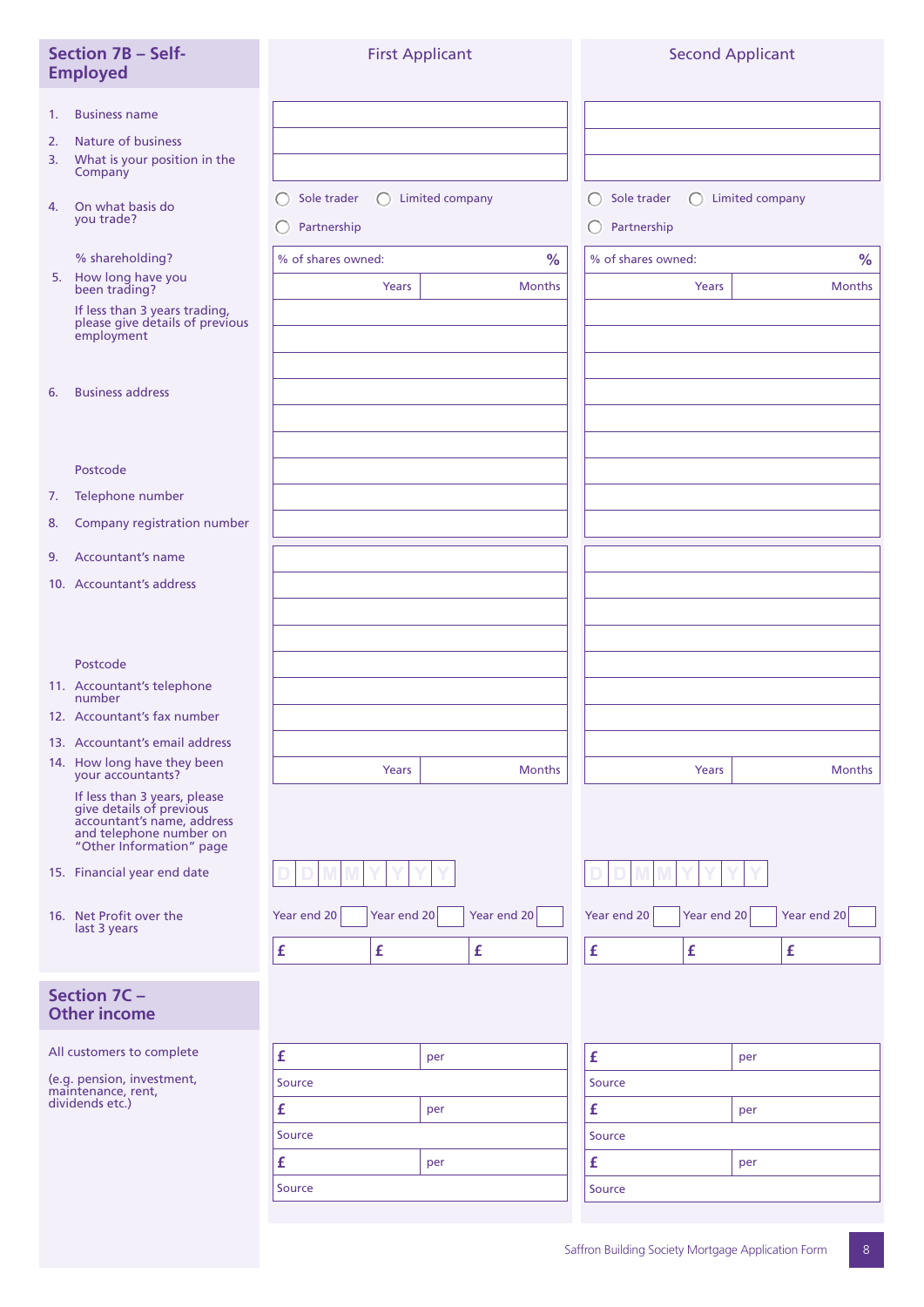**Section 8 – Outgoings and credit declarations**

in your circumstances after your application is submitted.

1. Please give details of all personal loans (including student loans), credit cards (including those with zero balances), hire purchase loans, liability for rents, service and maintenance charges under any lease, etc. Please use Other Information page, if required.

| Outstanding<br>balance | Monthly<br>payments | Remaining<br>term | To be repaid on<br>completion? | Name of bank/<br>finance company, etc | In whose name | Reference number | Have payments<br>been kept up<br>to date? If No,<br>please give<br>details |
|------------------------|---------------------|-------------------|--------------------------------|---------------------------------------|---------------|------------------|----------------------------------------------------------------------------|
|                        | £                   | Yrs               | $\bigcirc$ N                   |                                       |               |                  | ( ) N                                                                      |
|                        |                     | Yrs               | N<br>$\checkmark$              |                                       |               |                  | $\sum_{i=1}^{n}$                                                           |
|                        | £                   | Yrs               | <b>N</b>                       |                                       |               |                  | $\rightarrow$ N                                                            |
|                        |                     | Yrs               | <b>N</b>                       |                                       |               |                  | $\Box$ N                                                                   |
|                        | Î.                  | Yrs               | -N                             |                                       |               |                  | ∣N.                                                                        |

|    |                                                                                                                                                |                                                      | <b>First customer</b>                                      |                          |                                                      | Second customer                                            |                          |
|----|------------------------------------------------------------------------------------------------------------------------------------------------|------------------------------------------------------|------------------------------------------------------------|--------------------------|------------------------------------------------------|------------------------------------------------------------|--------------------------|
| 2. | Do you make any<br>maintenance or child support<br>payments?                                                                                   | Yes<br>$\left( \quad \right)$                        | <b>No</b><br>O                                             |                          | Yes<br>⊖                                             | <b>No</b>                                                  |                          |
|    | If Yes, please give details                                                                                                                    |                                                      | Voluntary                                                  | <b>Mandated Payments</b> |                                                      | Voluntary                                                  | <b>Mandated Payments</b> |
|    |                                                                                                                                                | £                                                    | per mth $ f $                                              | per mth                  | £                                                    | per mth                                                    | Ι£<br>per mth            |
|    |                                                                                                                                                |                                                      | <b>Court Order</b>                                         |                          |                                                      | <b>Court Order</b>                                         |                          |
|    |                                                                                                                                                | £                                                    | per mth                                                    |                          | £                                                    | per mth                                                    |                          |
|    | Do you have any other<br>liabilities? (if Yes, please give<br>details in Assets and Liabilities<br>Schedule page)                              | Yes                                                  | <b>No</b><br>○                                             |                          | Yes                                                  | ⊖<br>No                                                    |                          |
| 3. | Have you ever:                                                                                                                                 |                                                      |                                                            |                          |                                                      |                                                            |                          |
|    | Been in arrears with your<br>mortgage payment/rental<br>payment or any other loan?                                                             | Yes                                                  | <b>No</b>                                                  |                          | Yes                                                  | O<br>No                                                    |                          |
|    | Been refused a mortgage?                                                                                                                       | Yes                                                  | <b>No</b><br>( )                                           |                          | Yes                                                  | No                                                         |                          |
|    | Been declared bankrupt or<br>had a bankruptcy petition<br>presented against you?                                                               | Yes<br>$\left( \begin{array}{c} \end{array} \right)$ | $\left( \begin{array}{c} \end{array} \right)$<br><b>No</b> |                          | $\left( \begin{array}{c} \end{array} \right)$<br>Yes | $\left( \begin{array}{c} \end{array} \right)$<br><b>No</b> |                          |
|    | If Yes, date of discharge                                                                                                                      |                                                      |                                                            |                          |                                                      |                                                            |                          |
|    | Discharge certificate<br>enclosed?                                                                                                             | Yes                                                  | No<br>O                                                    |                          | Yes                                                  | No<br>O                                                    |                          |
|    | Been refused credit?                                                                                                                           | Yes                                                  | <b>No</b>                                                  |                          | Yes                                                  | <b>No</b>                                                  |                          |
|    | Had a County Court Judgment<br>registered against you?                                                                                         | Yes                                                  | <b>No</b>                                                  |                          | <b>Yes</b>                                           | No                                                         |                          |
|    | Failed to keep up payments on<br>another loan?                                                                                                 | Yes                                                  | <b>No</b>                                                  |                          | Yes                                                  | No                                                         |                          |
|    | Had a property repossessed<br>voluntarily or otherwise?                                                                                        | Yes                                                  | <b>No</b>                                                  |                          | Yes                                                  | No                                                         |                          |
|    | Have you any pending or<br>imminent court proceedings<br>against you?                                                                          | Yes                                                  | <b>No</b><br>O                                             |                          | Yes                                                  | ⊖<br><b>No</b>                                             |                          |
|    | If you have answered Yes to<br>any of the above questions,<br>please give details on the<br>"Other Information page".                          |                                                      |                                                            |                          |                                                      |                                                            |                          |
| 4. | Are you aware of any likely<br>future changes to your<br>income or expenditure that                                                            | Yes                                                  | <b>No</b>                                                  |                          |                                                      |                                                            |                          |
|    | may significantly impact your<br>on-going ability to meet your<br>mortgage payments?                                                           | If Yes, please give details                          |                                                            |                          |                                                      |                                                            |                          |
|    | For example: Retirement<br>before the end of the term,<br>commitments becoming due<br>during the mortgage term. If<br>so, please give details. |                                                      |                                                            |                          |                                                      |                                                            |                          |
|    | Please inform the Society as<br>soon as possible of any changes                                                                                |                                                      |                                                            |                          |                                                      |                                                            |                          |

Saffron Building Society Mortgage Application Form 9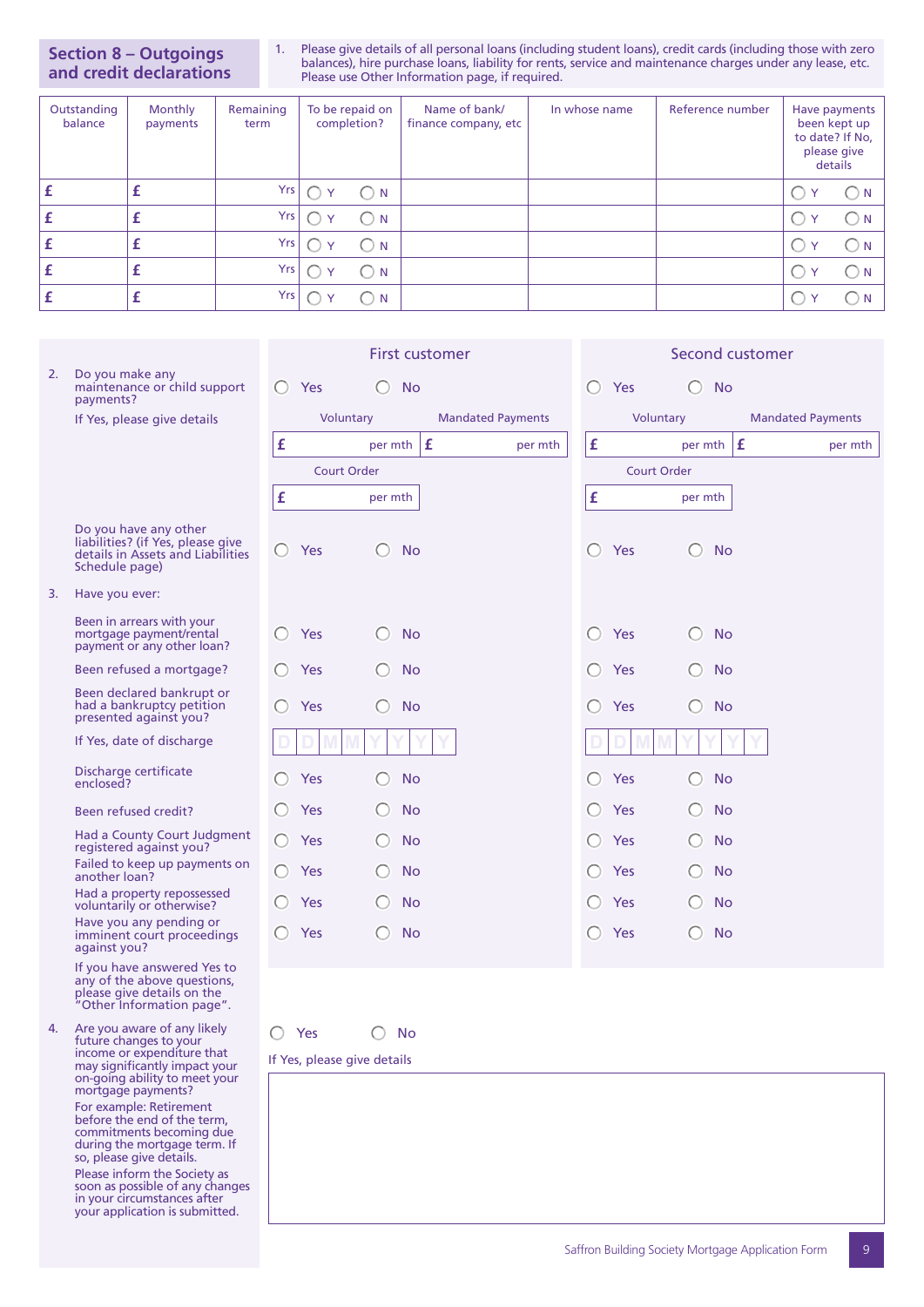|    | <b>Section 9 - Property</b><br>details                                                                                                                             |                      |                                 |                                                                         |         |                  |                                   |                                                            |            |    |
|----|--------------------------------------------------------------------------------------------------------------------------------------------------------------------|----------------------|---------------------------------|-------------------------------------------------------------------------|---------|------------------|-----------------------------------|------------------------------------------------------------|------------|----|
|    | Is this your current residence?                                                                                                                                    | ○ Yes                | $\left( \quad \right)$          | <b>No</b>                                                               |         |                  |                                   |                                                            |            |    |
| 1. | Address (only if No)                                                                                                                                               |                      |                                 |                                                                         |         |                  |                                   |                                                            |            |    |
|    |                                                                                                                                                                    |                      |                                 |                                                                         |         |                  |                                   |                                                            |            |    |
|    | Postcode                                                                                                                                                           |                      |                                 |                                                                         |         |                  |                                   |                                                            |            |    |
| 2. | Are you related to the present<br>owner?                                                                                                                           | Yes<br>$\bigcirc$    | O                               | <b>No</b>                                                               |         |                  | If yes, please state relationship |                                                            |            |    |
|    |                                                                                                                                                                    |                      | Detached<br>O                   | Semi-detached                                                           |         | O                | <b>Terrace</b>                    |                                                            |            |    |
| 3. | Type of property                                                                                                                                                   | House                | $\left( \right)$                | <b>Bungalow</b>                                                         |         | $\bigcirc$       | Flat/maisonette                   | $\bigcirc$                                                 | Other      |    |
|    | If Other, please give details<br>Please continue on "Other<br>Information" page.                                                                                   |                      |                                 |                                                                         |         |                  |                                   |                                                            |            |    |
| 4. | If the property is a flat or<br>maisonette, please give full                                                                                                       | Studio<br>$\bigcirc$ |                                 | Converted                                                               |         | O                | Purpose built                     |                                                            |            |    |
|    | details                                                                                                                                                            |                      | Flat is on which floor?         |                                                                         |         |                  | How many storeys in the block?    |                                                            |            |    |
|    |                                                                                                                                                                    |                      | Is the flat ex-local authority? |                                                                         |         |                  | $O$ Yes                           | <b>No</b><br>$\left( \begin{array}{c} \end{array} \right)$ |            |    |
|    |                                                                                                                                                                    |                      |                                 | Are any flats/maisonettes over retail/business premises? $\bigcirc$ Yes |         |                  |                                   | <b>No</b>                                                  |            |    |
| 5. | What type of construction is<br>the property?                                                                                                                      |                      |                                 |                                                                         |         |                  |                                   |                                                            |            |    |
|    | <b>WALLS</b>                                                                                                                                                       | <b>Brick</b><br>⊖    |                                 | Stone                                                                   |         | $\left( \right)$ | Timber frame                      | $\bigcirc$                                                 | Other      |    |
|    | If Other, please give details                                                                                                                                      |                      |                                 |                                                                         |         |                  |                                   |                                                            |            |    |
|    | <b>ROOF</b>                                                                                                                                                        | Slate/Tile           | $\bigcirc$                      | Thatch                                                                  |         |                  | $\bigcirc$ Flat                   | $\bigcirc$                                                 | Other      |    |
|    | If Other, please give details                                                                                                                                      |                      |                                 |                                                                         |         |                  |                                   |                                                            |            |    |
| 6. | If the property to be<br>mortgaged comprises land or<br>outbuildings in addition to                                                                                |                      |                                 |                                                                         | Acreage |                  |                                   |                                                            |            |    |
|    | residential gardens/garages,<br>please enter the approximate<br>acreage and other details                                                                          |                      | Use of outbuildings/land        |                                                                         |         |                  |                                   |                                                            |            |    |
|    | 7. Age of property                                                                                                                                                 |                      |                                 |                                                                         | Years   |                  |                                   |                                                            |            |    |
|    | If less than 10 years old, is there:                                                                                                                               |                      |                                 |                                                                         |         |                  |                                   |                                                            |            |    |
|    | <b>Architect's certificate</b>                                                                                                                                     | Yes                  |                                 | <b>No</b>                                                               |         |                  |                                   |                                                            |            |    |
|    | <b>NHBC</b>                                                                                                                                                        | Yes                  |                                 | <b>No</b>                                                               |         |                  |                                   |                                                            |            |    |
|    | <b>Premier Guarantee</b>                                                                                                                                           | Yes                  |                                 | <b>No</b>                                                               |         |                  |                                   |                                                            |            |    |
|    | <b>Zurich Building Guarantee</b>                                                                                                                                   | Yes                  |                                 | <b>No</b>                                                               |         |                  |                                   |                                                            |            |    |
|    | <b>BLP</b>                                                                                                                                                         | Yes                  |                                 | <b>No</b>                                                               |         |                  |                                   |                                                            |            |    |
|    | Other                                                                                                                                                              | Yes                  |                                 | <b>No</b>                                                               |         |                  | Name of other:                    |                                                            |            |    |
| 8. | Are there any planning<br>restrictions (e.g agricultural<br>restrictions, listed buildings<br>etc.)? If Yes, please<br>give details on "Other<br>Information" page | Yes<br>$\bigcirc$    |                                 | <b>No</b>                                                               |         |                  |                                   |                                                            |            |    |
| 9. | <b>Tenure</b>                                                                                                                                                      | Freehold<br>O        |                                 | Leasehold                                                               |         |                  |                                   |                                                            |            |    |
|    |                                                                                                                                                                    |                      |                                 |                                                                         | Years   |                  |                                   |                                                            |            |    |
|    | If Leasehold, please enter<br>unexpired term of lease                                                                                                              |                      |                                 | <b>Ground rent</b>                                                      |         |                  |                                   | Service charge                                             |            |    |
|    | If ground rent or service<br>charge payable, please enter<br>annual amount                                                                                         | £                    |                                 |                                                                         | pa      | £                |                                   |                                                            |            | pa |
|    | 10. Accommodation:                                                                                                                                                 |                      | <b>Bedrooms</b>                 | <b>Living rooms</b>                                                     |         |                  | <b>Bathrooms</b>                  |                                                            | <b>WCs</b> |    |
|    | Number of:                                                                                                                                                         |                      | <b>Kitchens</b>                 | Outbuildings                                                            |         |                  | <b>Parking Spaces</b>             |                                                            | Garages    |    |
|    |                                                                                                                                                                    |                      |                                 |                                                                         |         |                  |                                   |                                                            |            |    |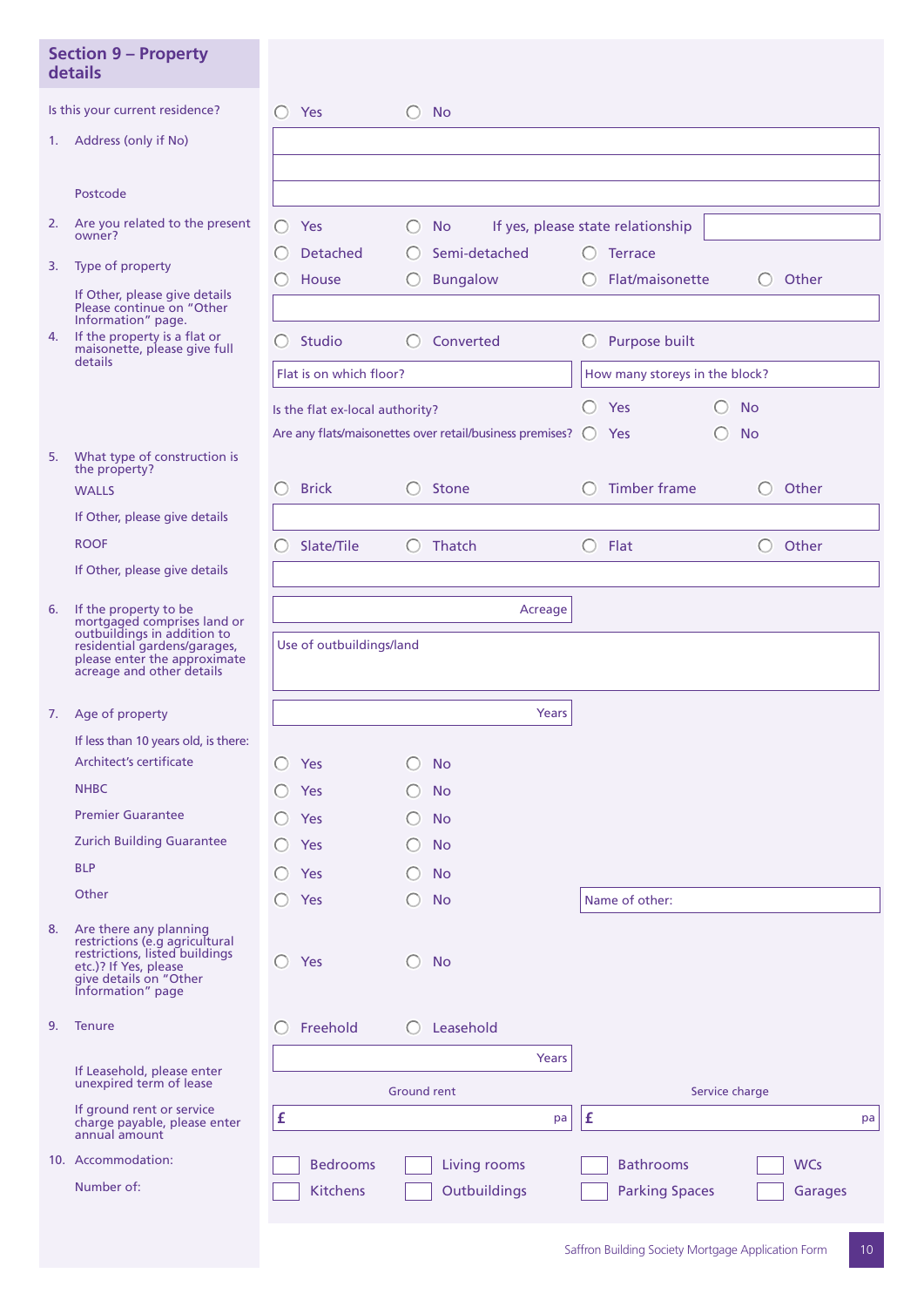## **Section 9 (continued) – Property details**

- 11. Are you currently occupying the property?
- 12. Is this a Right to Buy purchase?
- 13. Are you purchasing as a sitting tenant? If Yes, start date of current tenancy agreement
- 14. Are you purchasing under shared ownership scheme?

 How much rent will you be paying to the shared ownership body each month?

 Name of association/ authority you are purchasing from

 Percentage share of the property you are purchasing

Property value/Sale price

15. Will there be any occupants of the property over age 17, other than the applicants?

If Yes, please give details

## BUY TO LET ONLY

 Anticipated gross monthly rental income for security property

NEW BUILD PROPERTY ONLY

 If you are receiving a discount, please give price before and after discount.

 Are you receiving any other incentives (furnishings, legal expenses, etc)? If Yes, please give details

 After the purchase is completed, will you receive any cashback or other incentive. If Yes, please give details

> Is the property defined as HMO?

## **Section 10 – Agents details/Contact for access**

1. Name of selling agent/contact

2. Address of agent/ contact

### Postcode

- 3. Telephone number of selling agent / contact
- 4. Email address of selling agent/contact

|        | Yes                          | <b>No</b>                       |
|--------|------------------------------|---------------------------------|
|        | Yes                          | <b>No</b>                       |
|        |                              |                                 |
|        | Yes                          | <b>No</b>                       |
| $\Box$ | M<br>$4 M^4$<br>$\mathbf{D}$ | $\vee$<br>$\vee$<br>$\vee$<br>Y |
|        | Yes                          | <b>No</b>                       |
|        |                              |                                 |
| £      |                              |                                 |



| c<br>per month |  |
|----------------|--|

|     | Purchase price before discount: |                                                                          | Purchase price after discount: |
|-----|---------------------------------|--------------------------------------------------------------------------|--------------------------------|
| £   |                                 | £                                                                        |                                |
| Yes | <b>No</b>                       |                                                                          |                                |
|     |                                 |                                                                          |                                |
|     |                                 |                                                                          |                                |
| Yes | <b>No</b>                       |                                                                          |                                |
|     |                                 |                                                                          |                                |
|     |                                 |                                                                          |                                |
| Yes | <b>No</b>                       | Does the property require licensing<br>by the local authority as an HMO? | Yes<br>No                      |

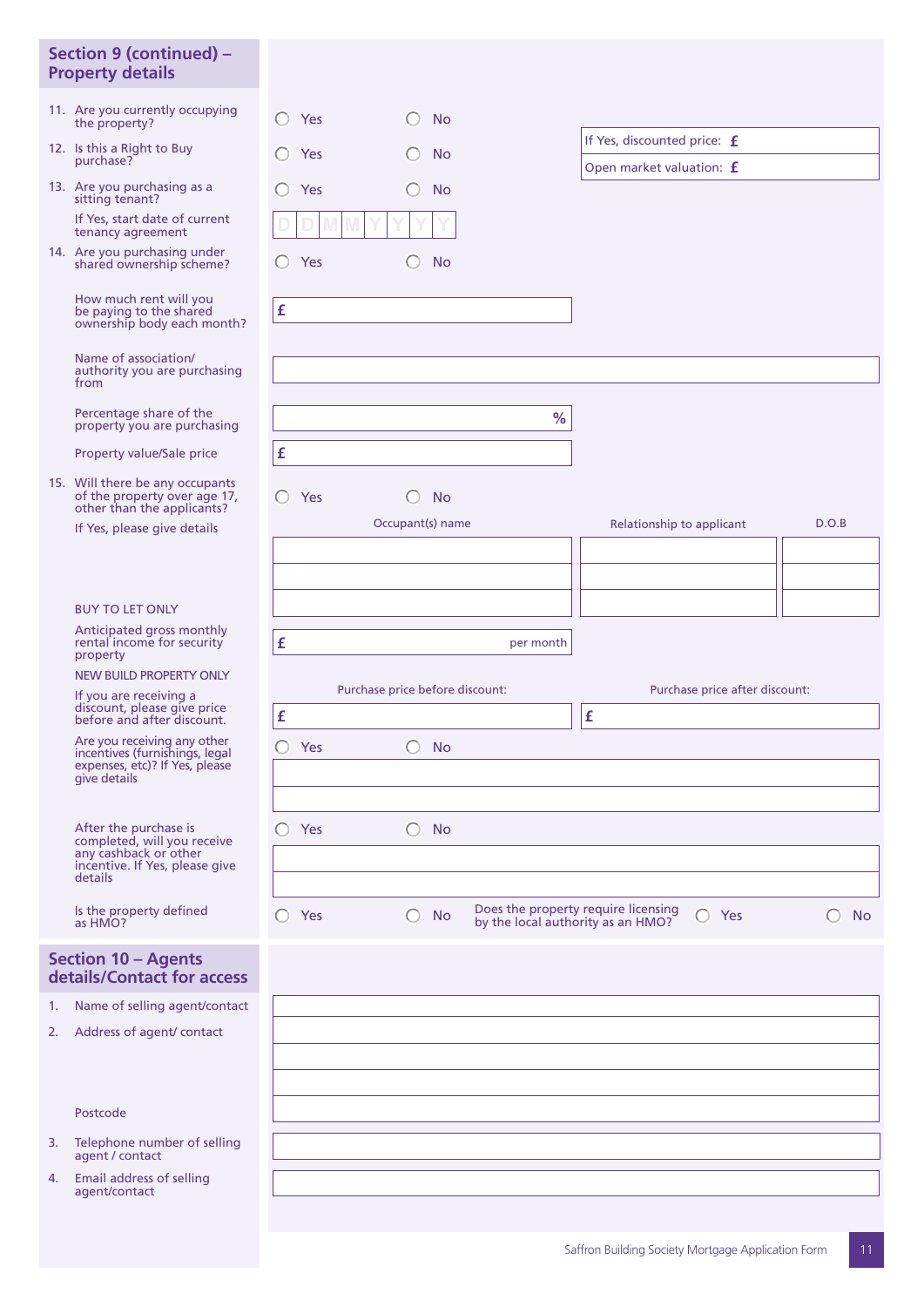| Section 11-<br><b>Supplementary declaration</b> |                                                                                                                                                               | Buy to let/Residential investment lending only                                                                                                                                                                                                                        |
|-------------------------------------------------|---------------------------------------------------------------------------------------------------------------------------------------------------------------|-----------------------------------------------------------------------------------------------------------------------------------------------------------------------------------------------------------------------------------------------------------------------|
| 1.                                              | <b>Tenants</b>                                                                                                                                                |                                                                                                                                                                                                                                                                       |
|                                                 | Are you related to the tenant/<br>proposed tenant?                                                                                                            | Yes<br><b>No</b><br>$\left( \begin{array}{c} \end{array} \right)$<br>( )                                                                                                                                                                                              |
|                                                 | If Yes, please state<br>relationship                                                                                                                          |                                                                                                                                                                                                                                                                       |
|                                                 | 2. Tenancy checks                                                                                                                                             |                                                                                                                                                                                                                                                                       |
|                                                 | In order to assess the<br>suitability of tenants, please<br>give details on what checks<br>you carry out:                                                     |                                                                                                                                                                                                                                                                       |
|                                                 | <b>Existing landlords reference</b>                                                                                                                           | Yes<br><b>No</b>                                                                                                                                                                                                                                                      |
|                                                 | <b>Bank reference</b>                                                                                                                                         | Yes<br><b>No</b>                                                                                                                                                                                                                                                      |
|                                                 | Credit reference search                                                                                                                                       | Yes<br><b>No</b>                                                                                                                                                                                                                                                      |
|                                                 | Other – please give details                                                                                                                                   |                                                                                                                                                                                                                                                                       |
| 3.                                              | <b>Property Management</b>                                                                                                                                    |                                                                                                                                                                                                                                                                       |
|                                                 | Do you use/intend to use<br>a property management<br>company or letting agent in<br>respect of the property to be<br>mortgaged<br>If yes, please give details | $\bigcirc$<br>Yes<br>$\bigcirc$<br><b>No</b>                                                                                                                                                                                                                          |
|                                                 | Name and address of letting<br>agent/company                                                                                                                  |                                                                                                                                                                                                                                                                       |
|                                                 |                                                                                                                                                               |                                                                                                                                                                                                                                                                       |
|                                                 |                                                                                                                                                               |                                                                                                                                                                                                                                                                       |
|                                                 | Postcode                                                                                                                                                      |                                                                                                                                                                                                                                                                       |
|                                                 |                                                                                                                                                               |                                                                                                                                                                                                                                                                       |
|                                                 | Telephone number                                                                                                                                              |                                                                                                                                                                                                                                                                       |
| 4.                                              | <b>Tenancy voids</b>                                                                                                                                          |                                                                                                                                                                                                                                                                       |
|                                                 | If you already own the<br>property, have you had any<br>tenancy voids during the past<br>3 years?                                                             | Yes<br><b>No</b><br>$\left( \begin{array}{c} \end{array} \right)$                                                                                                                                                                                                     |
|                                                 | If Yes, please provide details                                                                                                                                |                                                                                                                                                                                                                                                                       |
|                                                 |                                                                                                                                                               |                                                                                                                                                                                                                                                                       |
| 5.                                              | Deposit/advance rent                                                                                                                                          |                                                                                                                                                                                                                                                                       |
|                                                 | Please state the amount<br>of deposit or advance rent<br>you propose to take/have in<br>respect of the property to be<br>mortgaged                            | £                                                                                                                                                                                                                                                                     |
| 6.                                              | <b>Property insurance</b>                                                                                                                                     | Please note that the society will require proof that the property is covered by an acceptable building<br>insurance policy which must acknowledge that the property is/will be tenanted and the Society's<br>interest will be noted.                                  |
| 7.                                              | Assured shorthold tenancy                                                                                                                                     | The Society requires that all lettings made or to be made will be defined by the Housing Act 1996 and<br>the borrower will be entitled to orders for possession against each of the prospective tenants upon<br>and following expiry of each of the respective terms. |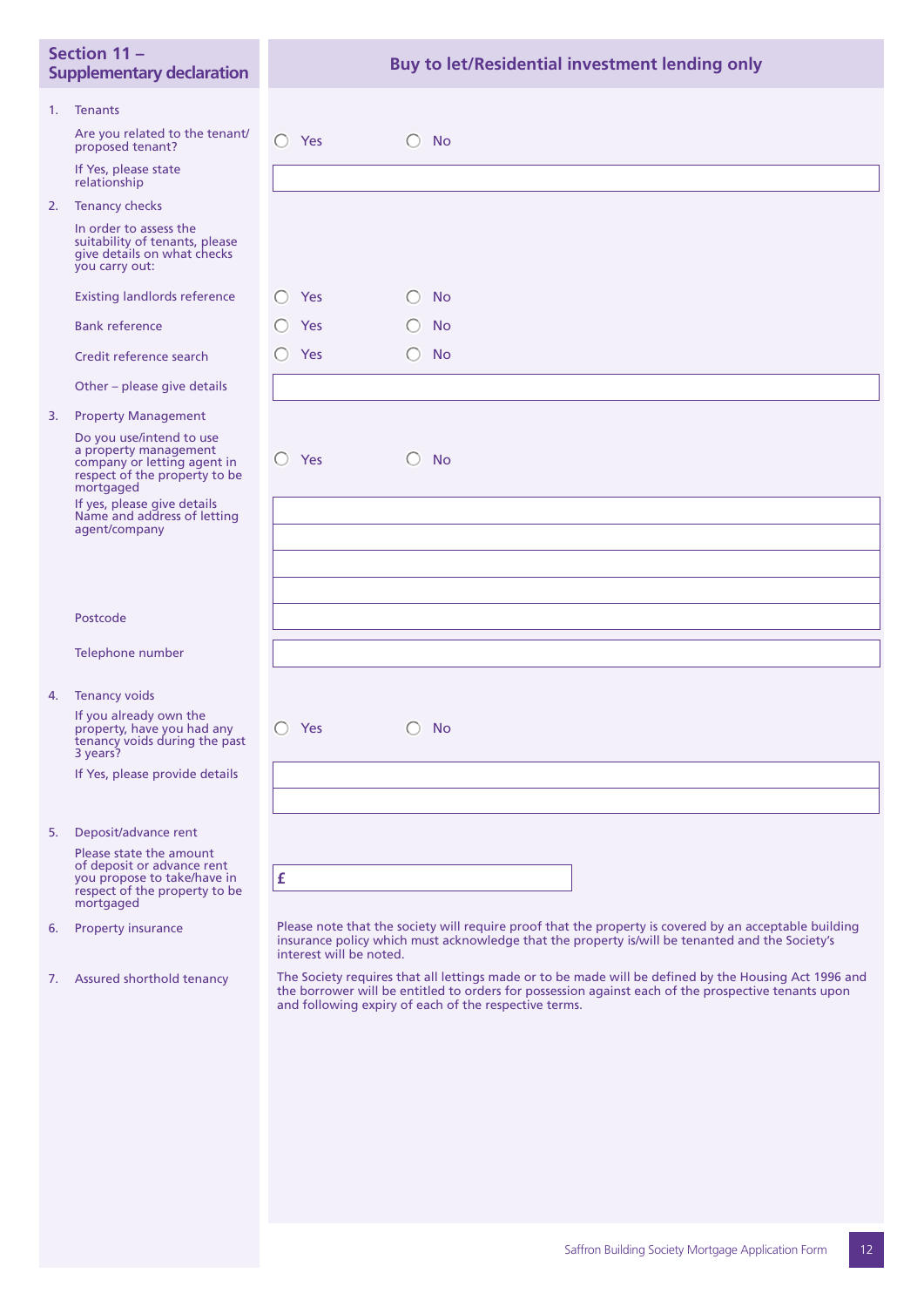## **Section 12 – Nominated solicitors details**

The Society may use your nominated solicitor to act in the mortgage transaction where those solicitors have a minimum of 2 SRA approved managers.

If you wish to use a solicitor who does not meet the criteria the Society will instruct a firm to act on our behalf. You will be responsible for the payment of fees and disbursements relating to this separate representation.

Please confirm the name and address of a UK nominated solicitor whom the society is able to serve notice on in

4. Fax number

- 1. Name of Solicitor
- 2. Firm name and address

Postcode

- 3. Telephone number
- 5. Number of partners

## **Section 12a – Expat Only Nominated solicitors details**

**ExPat Only**

the event of a default. Only if different to above.

- 1. Name of Solicitor
- 2. Firm name and address

| Postcode                                    |                                                                                                                                                                                                                                                                                                                                                                                                                                                                                                           |
|---------------------------------------------|-----------------------------------------------------------------------------------------------------------------------------------------------------------------------------------------------------------------------------------------------------------------------------------------------------------------------------------------------------------------------------------------------------------------------------------------------------------------------------------------------------------|
| Telephone number<br>3.                      | Fax number<br>4.                                                                                                                                                                                                                                                                                                                                                                                                                                                                                          |
| Number of partners<br>5.                    |                                                                                                                                                                                                                                                                                                                                                                                                                                                                                                           |
| <b>Section 13 - Property</b><br>valuation   | A Valuer will be instructed to inspect the property and and will carry out a standard valuation and will<br>make a report to enable the Society to determine the value of the property for mortgage purposes.<br>Where an internal inspection is conducted you will be given a copy of the Valuer's report but it is<br>emphasised that the report is not a structural survey.                                                                                                                            |
|                                             | <b>Standard Valuation:</b> a basic check on the property that won't necessarily highlight areas that may<br>cause concern. This is not a structural survey and is a report to enable the Society to determine the<br>value of the property. The report is carried out on behalf of the Society alone and although we will<br>provide you with a copy for information, you should not rely on it in your decision to purchase the<br>property and no responsibility is implied or accepted by the Society. |
|                                             | No responsibility is implied or accepted by the Society or the Valuer in respect of the condition or value<br>of the property. We strongly recommend that you arrange a more comprehensive inspection for your<br>own protection, as there may be defects in the property which such an inspection would reveal. The<br>Valuer whom the Society instructs may be prepared to undertake this for you.                                                                                                      |
|                                             | Only the Standard Valuation is covered by the valuation fee charged by the Society. The current fee<br>scale for Standard Valuations is available on our web site.                                                                                                                                                                                                                                                                                                                                        |
| Type of valuation<br>1.<br>report preferred | Please tick one of the boxes below to indicate if you require an additional survey report to be carried<br>out with the Standard Valuation.                                                                                                                                                                                                                                                                                                                                                               |
|                                             | The Valuer will contact you directly to advise of the cost if you have chosen an additional report and<br>make appropriate arrangements for you.                                                                                                                                                                                                                                                                                                                                                          |
|                                             | RICS Home Buyer Report: This Report will give you information on the condition of your property<br>and advice to your Solicitor, plus a market valuation and insurance reinstatement cost. There will<br>also be a dedicated section to provide advice on repairs and ongoing maintenance requirements.                                                                                                                                                                                                   |
|                                             | Structural survey: This report gives you a comprehensive structural report and property inspection<br>outlining all the potential problems with the property, a description of all the defects, a list of<br>repair options and details of any serious and dangerous risks. This report is particularly good for                                                                                                                                                                                          |

older and period properties.

**For Self Build / Development Valuation, please see the Product Guide on our website.**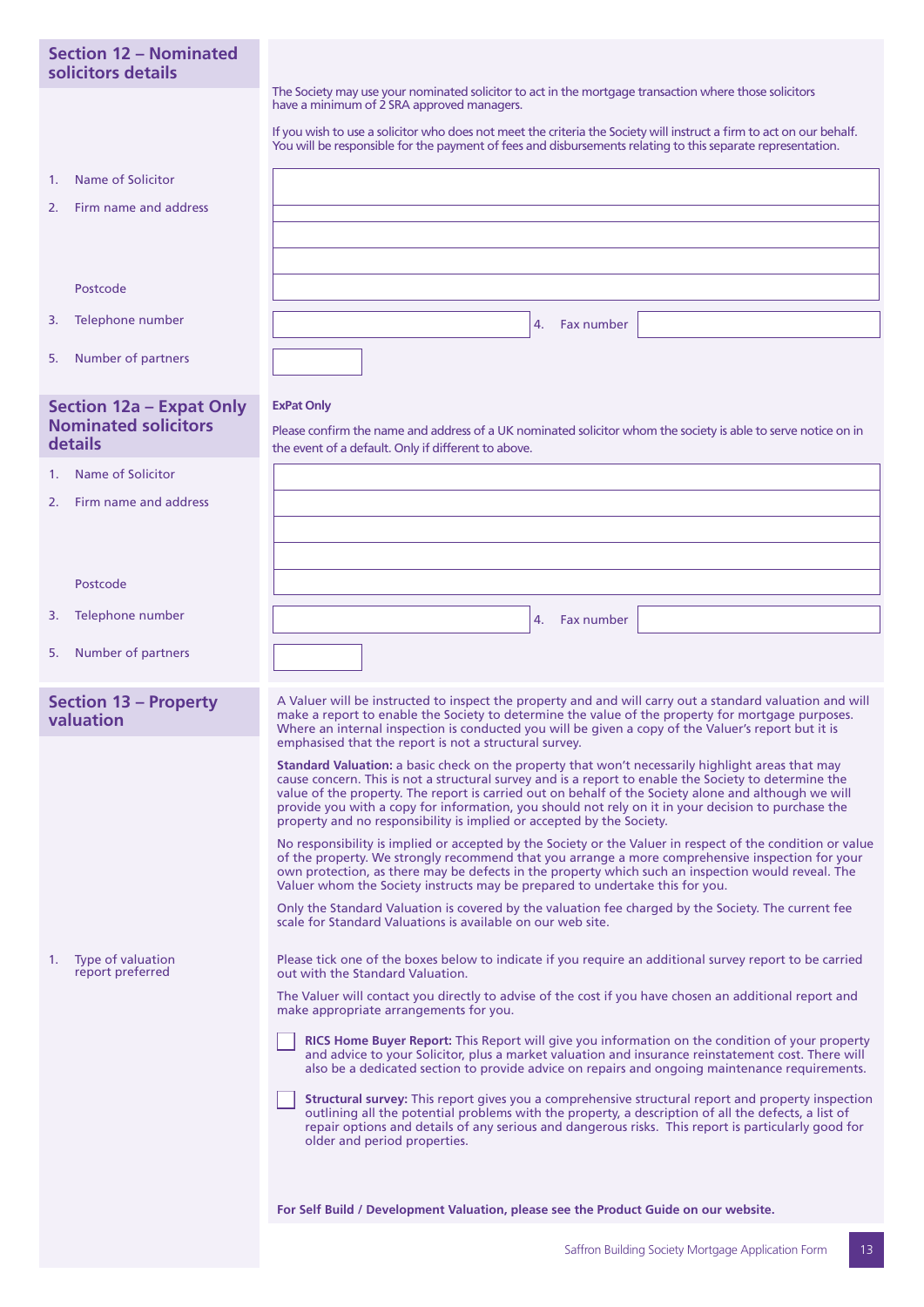## **Section 14 – Income expenditure planner**

## **Residential Purchase/Refinance only**

|                                                                     | <b>First applicant</b> | Second applicant | <b>Total</b>       |
|---------------------------------------------------------------------|------------------------|------------------|--------------------|
| <b>Income</b><br>Main employment                                    | £                      | £                |                    |
| (take home pay)<br>Secondary employment                             | £                      | £                |                    |
| (take home pay)<br>Investment & other income                        | $\pmb{\mathsf{f}}$     | £                |                    |
| (please state the source)                                           |                        |                  |                    |
| <b>TOTAL NET MONTHLY INCOME</b>                                     | £                      | £                | £                  |
| <b>Expenditure</b>                                                  |                        |                  |                    |
| Anticipated mortgage payment<br>Endowment/Life Assurance<br>premium | £                      | £                |                    |
| <b>Buildings/contents insurance</b>                                 | $\pmb{\mathsf{f}}$     | £                |                    |
| Accident, Sickness &<br>Unemployment insurance                      | £                      | £                |                    |
| Shared ownership rent                                               | £                      | £                |                    |
| Ground rent/service charge                                          | £                      | £                |                    |
| <b>Repairs</b>                                                      | £                      | £                |                    |
| <b>TOTAL MONTHLY HOUSING COSTS</b>                                  | £                      | £                | £                  |
| Council tax/water rates                                             | $\pmb{\mathsf{f}}$     | £                |                    |
| <b>Electricity/Gas etc</b>                                          | £                      | £                |                    |
| Telephone                                                           | £                      | £                |                    |
| TV licence/Sky/Cable subscription                                   | $\pmb{\mathsf{f}}$     | £                |                    |
| <b>TOTAL MONTHLY UTILITY COST</b>                                   | £                      | £                | £                  |
| Food/Cleaning/Washing                                               | $\pmb{\mathsf{f}}$     | £                |                    |
| Clothing/Hairdressing                                               | $\pmb{\mathsf{f}}$     | £                |                    |
| <b>Healthcare/Dentist</b>                                           | £                      | £                |                    |
| <b>Pension costs</b>                                                | £                      | £                |                    |
| <b>TOTAL MONTHLY GENERAL COSTS</b>                                  | £                      | £                | £                  |
| Maintenance                                                         | £                      | £                |                    |
| Car loan/Personal loan/HP                                           | £                      | £                |                    |
| Credit cards/other                                                  | £                      | £                |                    |
| <b>TOTAL FIXED MONTHLY</b><br><b>COMMITMENTS</b>                    | £                      | £                | $\pmb{\mathsf{f}}$ |
| Childcare                                                           | £                      | £                |                    |
| <b>Public transport/Petrol</b>                                      | £                      | £                |                    |
| Tax/Insurance/repairs etc                                           | £                      | £                |                    |
| <b>TOTAL MONTHLY TRAVEL COST</b>                                    | £                      | £                | £                  |
| Other (inc: Holidays,<br>entertainment, pet bills etc)              | $\pmb{\mathsf{f}}$     | £                |                    |
| <b>TOTAL MONTHLY SUNDRY</b><br><b>EXPENSES</b>                      | £                      | £                | £                  |
| <b>TOTAL MONTHLY INCOME</b>                                         |                        |                  | £                  |
| <b>TOTAL MONTHLY EXPENDITURE</b>                                    |                        |                  | £                  |
| <b>EXCESS OR DEFICIT OF INCOME</b><br><b>OVER EXPENDITURE</b>       |                        |                  | £                  |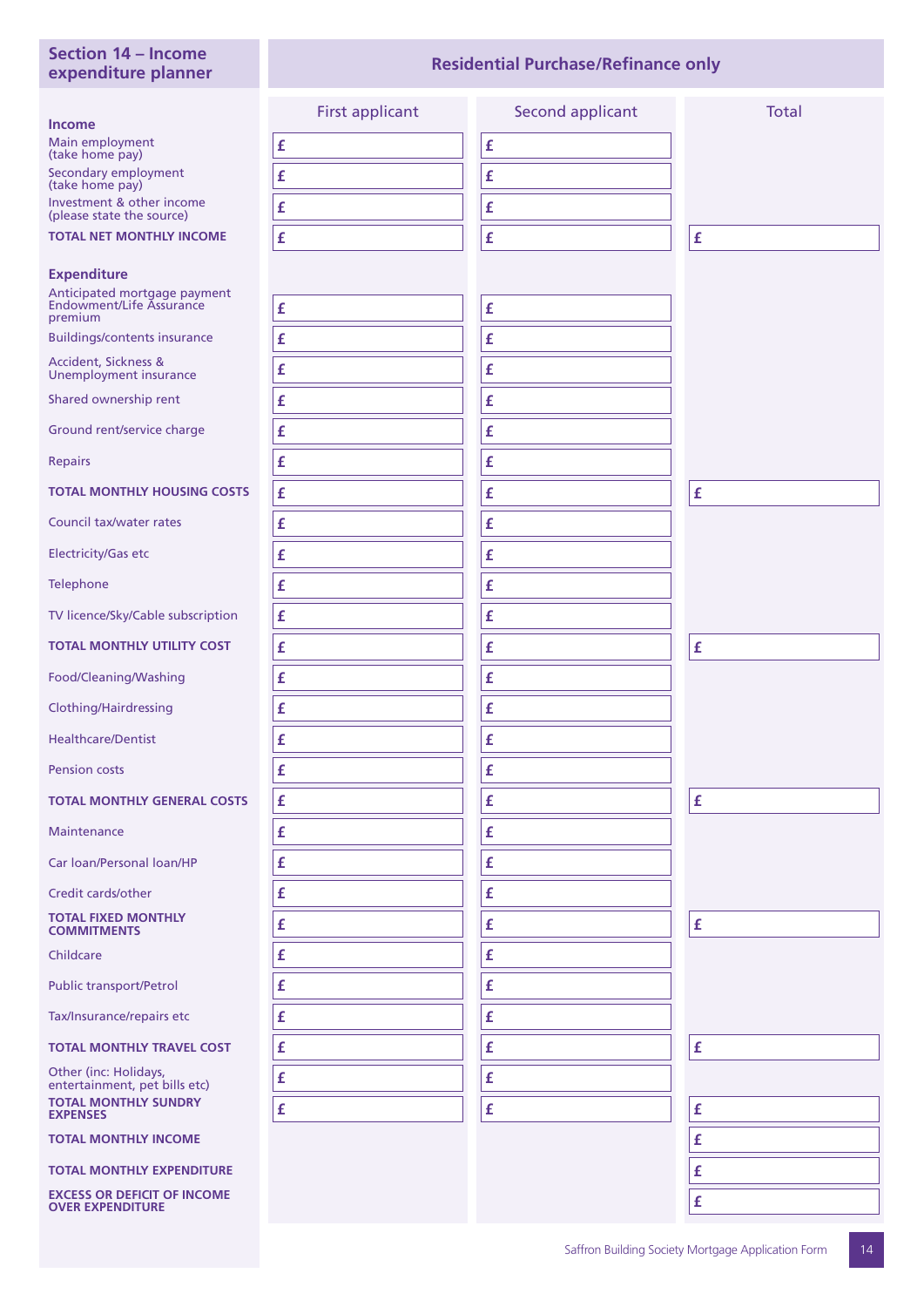| Section 15 - Household<br>insurance                                                                     |                                                                                                                                                                                                                                                                                                                                                                                                                                                                                                                                                                                                                                                                                                                                                                                                                                                                                                                                                                      |
|---------------------------------------------------------------------------------------------------------|----------------------------------------------------------------------------------------------------------------------------------------------------------------------------------------------------------------------------------------------------------------------------------------------------------------------------------------------------------------------------------------------------------------------------------------------------------------------------------------------------------------------------------------------------------------------------------------------------------------------------------------------------------------------------------------------------------------------------------------------------------------------------------------------------------------------------------------------------------------------------------------------------------------------------------------------------------------------|
|                                                                                                         | Saffron Building Society requires that you have adequate Buildings Insurance Cover in place<br>at exchange of contracts (if a new purchase) or on or before completion of your mortgage if a<br>remortgage. You will be required to sign an Insurance Declaration, which will be supplied to you by<br>your Solicitor.<br>Deciding who you want to protect your property and its contents is an important decision and the<br>Society feels that you should be able to select the level of cover needed to meet your requirements.                                                                                                                                                                                                                                                                                                                                                                                                                                   |
| I have already arranged my own<br>buildings and contents cover                                          |                                                                                                                                                                                                                                                                                                                                                                                                                                                                                                                                                                                                                                                                                                                                                                                                                                                                                                                                                                      |
| I have already arranged my<br>insurance with my independent<br>mortgage broker                          | (Please complete details below)                                                                                                                                                                                                                                                                                                                                                                                                                                                                                                                                                                                                                                                                                                                                                                                                                                                                                                                                      |
| If you have already arranged<br>alternative insurance cover please<br>supply the following information: | (Please complete details below)                                                                                                                                                                                                                                                                                                                                                                                                                                                                                                                                                                                                                                                                                                                                                                                                                                                                                                                                      |
| Name of insurer                                                                                         |                                                                                                                                                                                                                                                                                                                                                                                                                                                                                                                                                                                                                                                                                                                                                                                                                                                                                                                                                                      |
| Policy number                                                                                           |                                                                                                                                                                                                                                                                                                                                                                                                                                                                                                                                                                                                                                                                                                                                                                                                                                                                                                                                                                      |
| Renewal date                                                                                            |                                                                                                                                                                                                                                                                                                                                                                                                                                                                                                                                                                                                                                                                                                                                                                                                                                                                                                                                                                      |
|                                                                                                         |                                                                                                                                                                                                                                                                                                                                                                                                                                                                                                                                                                                                                                                                                                                                                                                                                                                                                                                                                                      |
|                                                                                                         | In all cases, I/we understand and agree to accept sole responsibility for the choice of insurer, the<br>sum insured, the extent of cover and the financial consequences of any terms, conditions or excesses<br>imposed.<br>We understand and agree to:<br>Ensure the sum insured is not less than the rebuilding figure given in the valuation report and is<br>1.<br>index-linked annually.<br>2. Ensure that the cover provided by the policy includes financial protection against loss or damage<br>to the property for all major insurable perils, including but not restricted to: Fire, Flood, Storm,<br>Theft, Escape of Water, Malicious Damage, Subsidence, Landslip and Heave.<br>4. Undertake to pay all premiums as they fall due and to maintain the policy cover for the life of the<br>mortgage.<br>The Society accepts no responsibility for any loss suffered by me/us in connection with the<br>5.<br>insurance of the property, however caused. |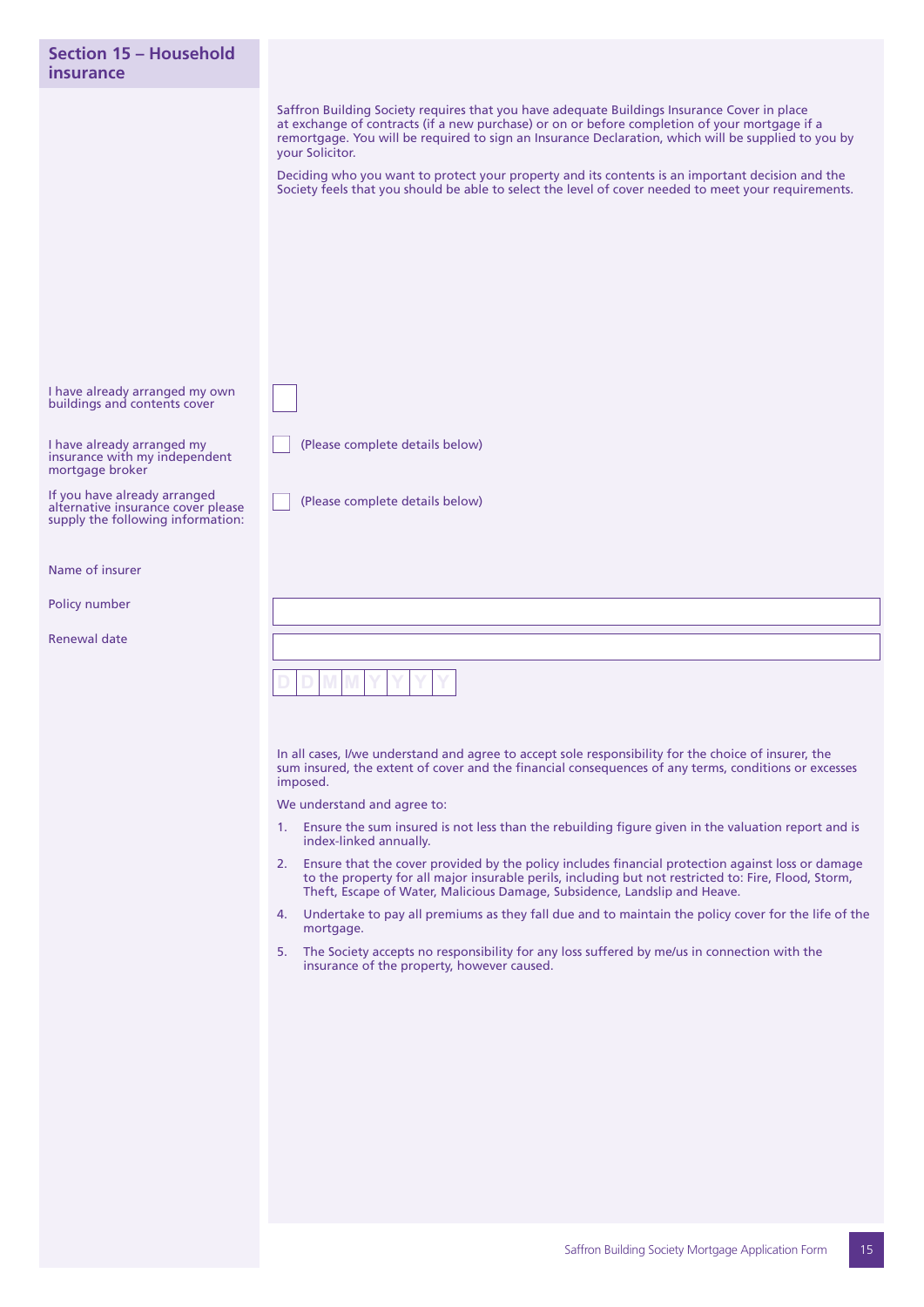| Property | <b>Purchase Price</b><br>and Date | <b>Current Value</b> | Loan<br>outstanding | Lender | Annual cost of<br>borrowing | Name of tenant | Annual rental<br>$\mathop{\mathsf{income}}$ | Terms of lease or tenancy (include<br>length and commencement date) |
|----------|-----------------------------------|----------------------|---------------------|--------|-----------------------------|----------------|---------------------------------------------|---------------------------------------------------------------------|
|          |                                   |                      |                     |        |                             |                |                                             |                                                                     |
|          |                                   |                      |                     |        |                             |                |                                             |                                                                     |
|          |                                   |                      |                     |        |                             |                |                                             |                                                                     |
|          |                                   |                      |                     |        |                             |                |                                             |                                                                     |
|          |                                   |                      |                     |        |                             |                |                                             |                                                                     |
|          |                                   |                      |                     |        |                             |                |                                             |                                                                     |
|          |                                   |                      |                     |        |                             |                |                                             |                                                                     |
|          |                                   |                      |                     |        |                             |                |                                             |                                                                     |
|          |                                   |                      |                     |        |                             |                |                                             |                                                                     |
|          |                                   |                      |                     |        |                             |                |                                             |                                                                     |
|          |                                   |                      |                     |        |                             |                |                                             |                                                                     |
|          |                                   |                      |                     |        |                             |                |                                             |                                                                     |
|          |                                   |                      |                     |        |                             |                |                                             |                                                                     |
|          |                                   |                      |                     |        |                             |                |                                             |                                                                     |
|          |                                   |                      |                     |        |                             |                |                                             |                                                                     |
|          |                                   |                      |                     |        |                             |                |                                             |                                                                     |
|          |                                   |                      |                     |        |                             |                |                                             |                                                                     |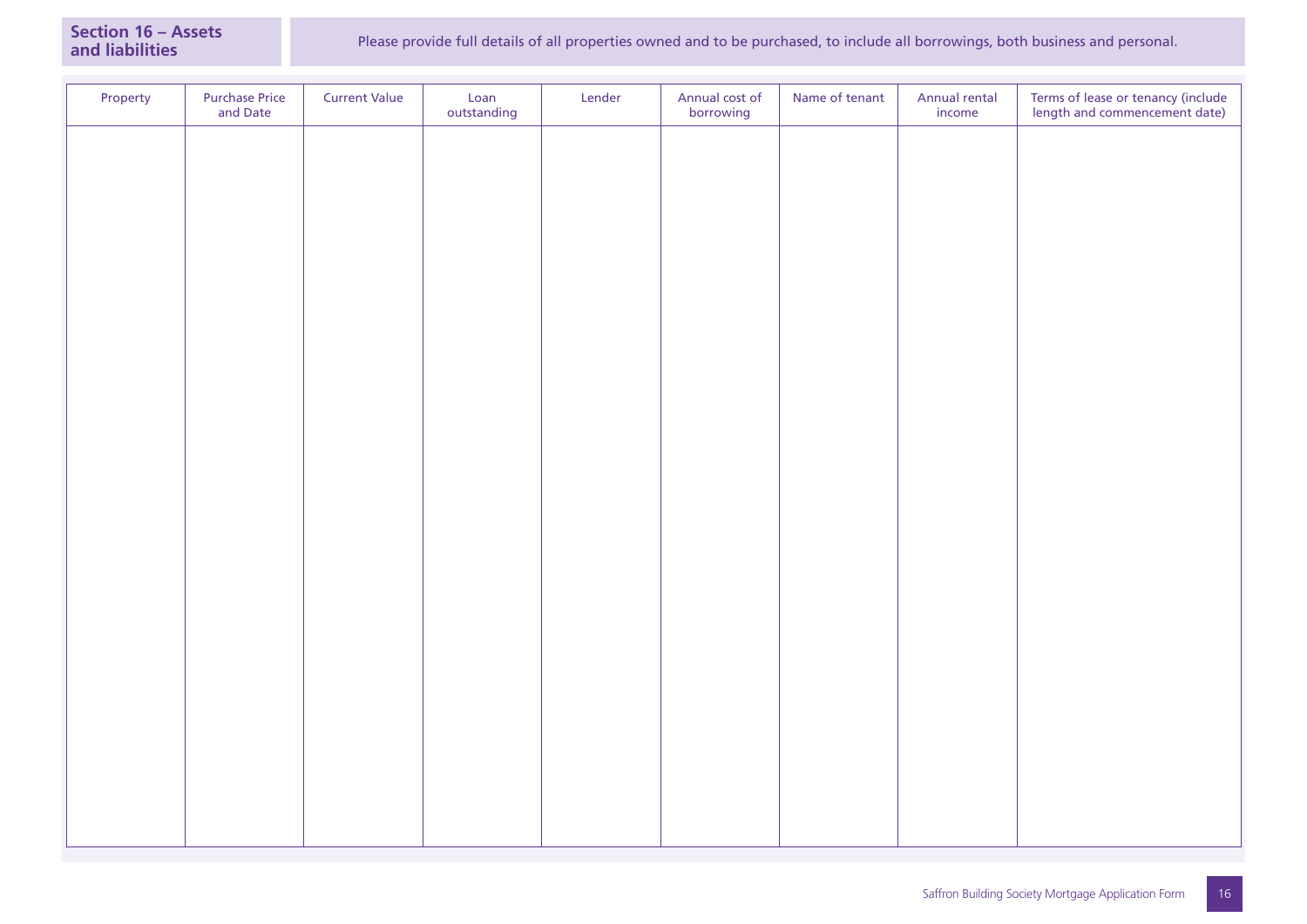Tell us below how you intend to pay back the money that will still be owed at the end of the mortgage.

- The repayment strategy you illustrate for us here must demonstrate the potential to repay the TOTAL amount expected to remain at the end of the mortgage term (ie, the interest-only amount).
- You can use more than one type of repayment vehicle in your plan to repay the loan. You will be required to provide evidence in support of your plan before the Society releases any funds.
- The following information is a guide only. The Society will not make a lending decision until we have satisfied ourselves a viable repayment plan can be evidenced.

| Repayment vehicle type                                   | Our acceptability criteria                                                                                                                                                                                                                                                                                                                                                                                                                                                                                                                                                                                                              |  |  |  |
|----------------------------------------------------------|-----------------------------------------------------------------------------------------------------------------------------------------------------------------------------------------------------------------------------------------------------------------------------------------------------------------------------------------------------------------------------------------------------------------------------------------------------------------------------------------------------------------------------------------------------------------------------------------------------------------------------------------|--|--|--|
| Sale of security property                                | Only acceptable in (non-bridging) owner-occupier purchase/refinance applications if there is an<br>excess of £250,000 unsecured equity in the property at the point we make our Offer to lend. We will<br>require written details of how the customer expects to downsize. We will assess the feasibility based<br>on location, size and type of property and the expected household composition at that time.                                                                                                                                                                                                                          |  |  |  |
| This is being used for                                   |                                                                                                                                                                                                                                                                                                                                                                                                                                                                                                                                                                                                                                         |  |  |  |
| Sale of other UK residential<br>property currently owned | The unsecured equity in the property must be at least equal to the requested loan amount at the<br>point we make our offer to lend. Customer should provide a full assets and liabilities summary<br>which includes an estimated value of the property; this will then be checked for reasonableness.<br>A land registry search will confirm ownership and that no other interested parties exist that are<br>not on the application for borrowing. Where any borrowing exists against the property the level<br>of borrowing will be checked against the credit check or by requesting a certified copy of last<br>mortgage statement. |  |  |  |
| This is being used for                                   | Property type - O House O Flat O Bungalow O Other<br>Current mortgage outstanding f __________________                                                                                                                                                                                                                                                                                                                                                                                                                                                                                                                                  |  |  |  |
| Endowment plan or<br>mortgage-linked ISA                 | Mid-point projection of growth outcome at term end as detailed in certified copy of latest<br>statement (no more than 12 months old) or illustration.                                                                                                                                                                                                                                                                                                                                                                                                                                                                                   |  |  |  |
| This is being used for                                   | f ________________________term value of mid-point projection<br>f _______________________ monthly contribution                                                                                                                                                                                                                                                                                                                                                                                                                                                                                                                          |  |  |  |
| Managed investment plan                                  | A certified copy of the latest statement or Illustration (no more than 12 months old). 100% of the<br>projected mid-point value will be used in the assessment of the repayment strategy.                                                                                                                                                                                                                                                                                                                                                                                                                                               |  |  |  |
| This is being used for                                   | f _______________________ monthly contribution                                                                                                                                                                                                                                                                                                                                                                                                                                                                                                                                                                                          |  |  |  |
| Reversion to Capital and<br>Interest repayment basis     | Maximum term of 2 years.<br>Exit strategy will be to remortgage in accordance with normal lending criteria. Evidence of an<br>offer to lend on a repayment basis will be required or evidence of meeting affordability with the<br>Society on a repayment basis.<br>No term extension will be considered.                                                                                                                                                                                                                                                                                                                               |  |  |  |
| This is being used for                                   | $\Box$ The product being requested meets the above criteria.                                                                                                                                                                                                                                                                                                                                                                                                                                                                                                                                                                            |  |  |  |
| <b>Personal Pension</b>                                  | A certified copy of the latest pension statement or illustration (no more than 12 months<br>old). Benefits must be payable no later than the mortgage term date. 100% of the projected<br>mid-point value of the allowable lump sum drawdown will be used in the assessment of the<br>repayment strategy, the level of monthly investments will be factored into the expenditure where<br>appropriate.                                                                                                                                                                                                                                  |  |  |  |
| This is being used for                                   | f _________________________ current value of Retirement Grant<br>f _______________________ monthly contribution                                                                                                                                                                                                                                                                                                                                                                                                                                                                                                                         |  |  |  |
| Other                                                    | You will be required to provide a detailed explanation of your repayment vehicle.<br>Please see the notes section for the repayment vehicles which ARE NOT acceptable.                                                                                                                                                                                                                                                                                                                                                                                                                                                                  |  |  |  |
| This is being used for                                   |                                                                                                                                                                                                                                                                                                                                                                                                                                                                                                                                                                                                                                         |  |  |  |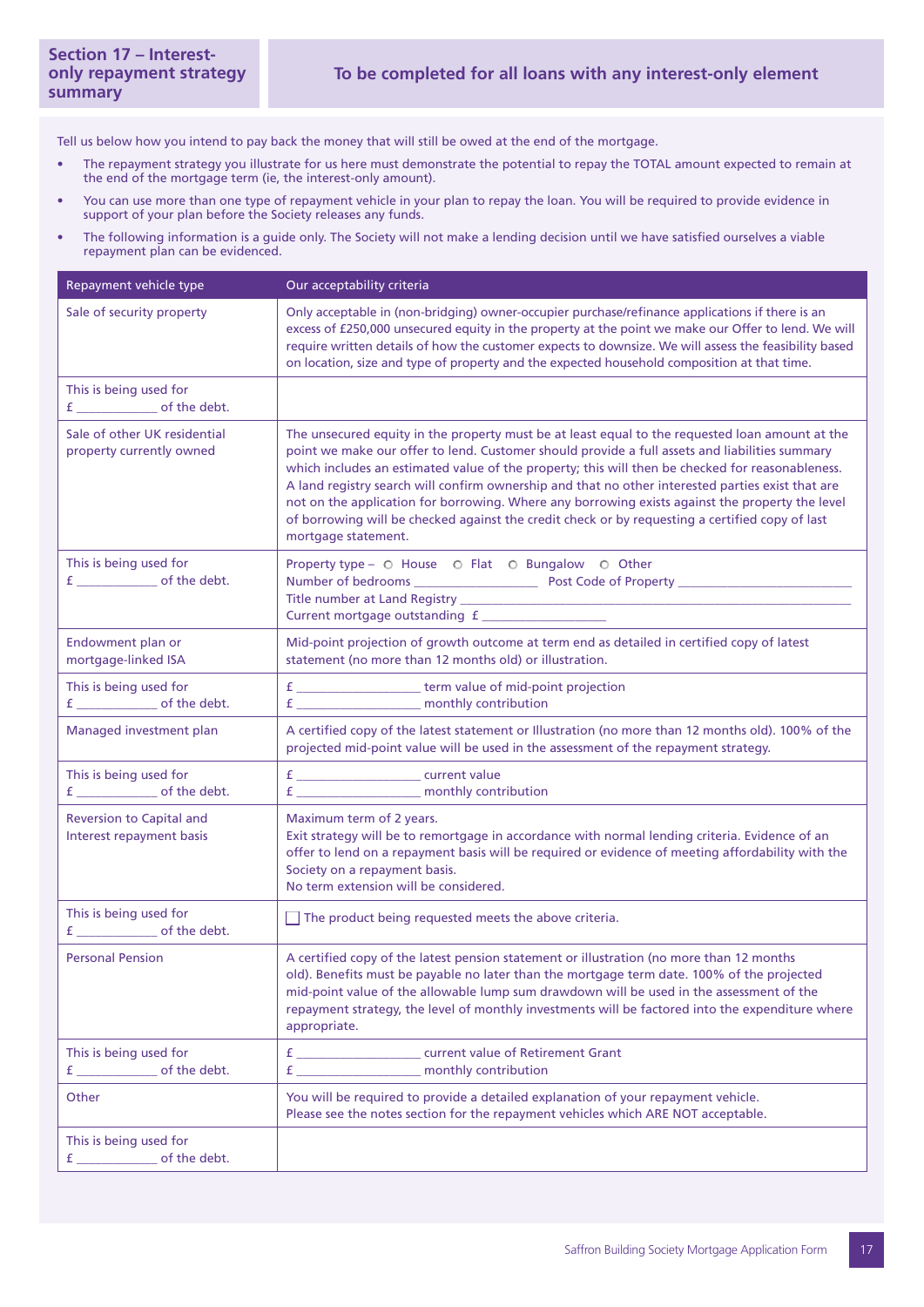#### **Notes:**

- In assessing your repayment strategy the Society IS NOT providing advice on your repayment strategy or making any guarantee that your strategy will be sufficient to repay the outstanding debt at the end of the mortgage term.
- All beneficial owners of property, equity, assets or investments being used as a repayment vehicle are required to be named parties to this mortgage.
- The following ARE NOT acceptable as a repayment strategy for a mortgage debt with the Society:
	- An expected inheritance
	- An expectation that the property value will increase
	- Stocks & Shares/ISAs/Unit Trusts/Investment bonds/Open Ended Investment Companies
	- Expected Bonus
	- Cash Savings
	- Sale of personal non-real estate assets
	- Any speculative repayment strategy
- You should review your repayment strategy regularly during the term of the mortgage to make sure it retains the potential to repay the debt.
- As a responsible lender, the Society may from time to time ask you to provide information about the repayment strategy you have in place to repay the mortgage debt.
- If you are unable to satisfy us that the repayment strategy remains on track to repay the outstanding balance on the mortgage, we may discuss with you the transfer of some or all of the mortgage onto a capital and interest repayment basis.
- It is your responsibility to ensure you have sufficient funds to repay the outstanding balance at the end of the mortgage term. If you are unable to do so, your property may be repossessed and sold to repay the outstanding balance.
- The Society will periodically review repayment strategy criteria and our list of acceptable strategies is subject to change.
- Future requests for additional borrowing or other mortgage services may be subject to the provision by you of suitable evidence of repayment strategies that meet the prevailing criteria.

Are you confident that you will be able to afford to fund your repayment strategy throughout the term of the mortgage?

 $\bigcap$  Yes  $\bigcap$  No

If you require more space please continue on the 'Other Information' page following this page.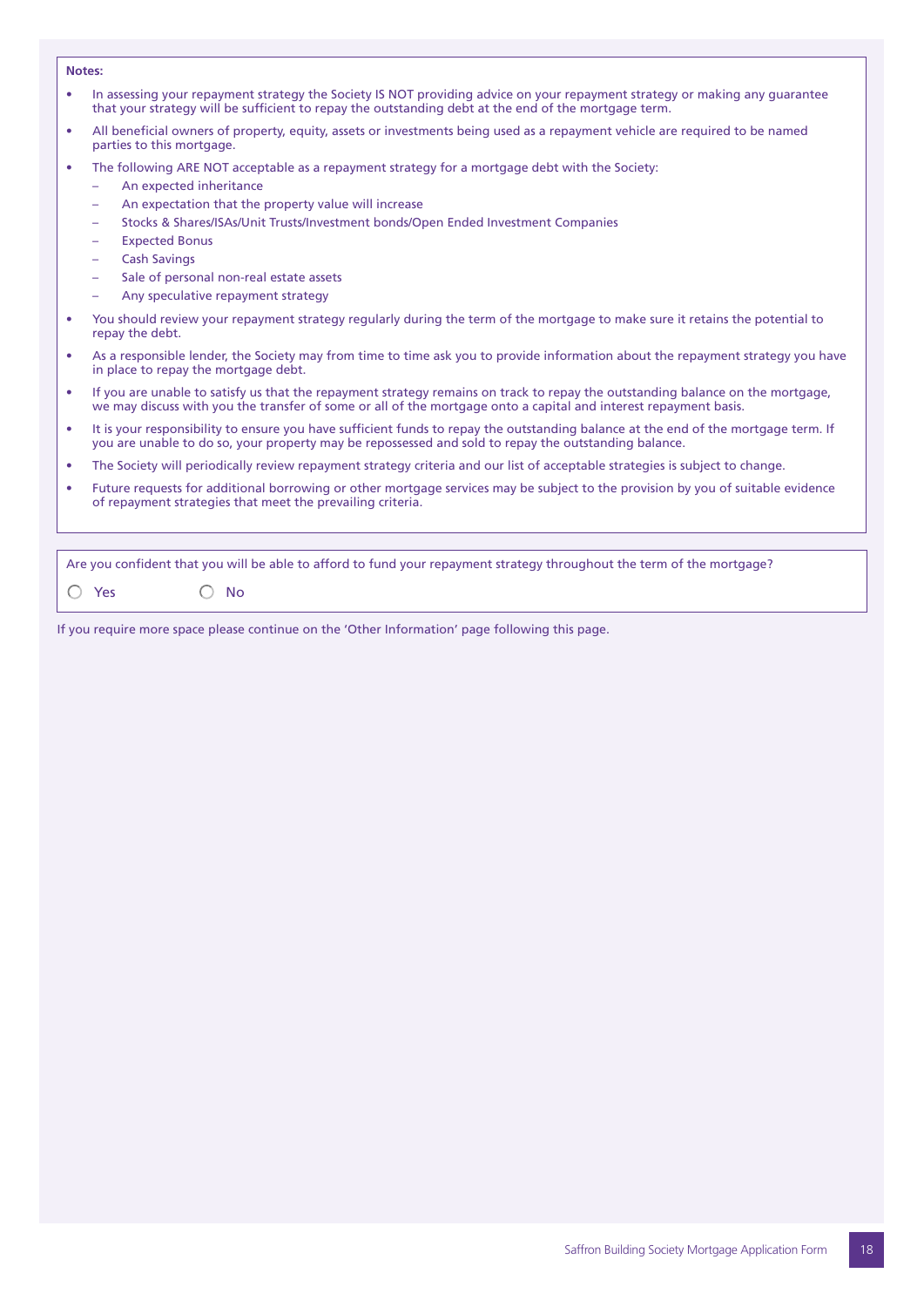**Section 18 – Fees**

The Application and Valuation fees are payable in advance. The other fees will be deducted from the funds payable to you on completion, unless you choose to add them to the loan by ticking the boxes below. Where applicable please speak to your solicitor about the payment of these fees. The gross LTV of loan and fees cannot exceed 95%.

| Fee         | Mandatory               | Refundable                   | Add to Loan  |
|-------------|-------------------------|------------------------------|--------------|
| Application | Yes                     | <b>No</b>                    | Not possible |
| Valuation   | Yes                     | If Valuation not carried out | Not possible |
| Completion  | Yes                     | <b>No</b>                    | Yes          |
| Arrangement | <b>Product Specific</b> | <b>No</b>                    | Yes          |
|             |                         |                              |              |

## IF YOU ARE UNSURE ABOUT THE IMPLICATIONS OF CHOOSING TO ADD THE FEES TO THE LOAN OR NOT PLEASE REFER BACK TO YOUR ADVISER BEFORE APPLYING FOR THIS MORTGAGE.

**Section 19 – Other information**

Please provide any additional information you believe to be relevant in support of the mortgage application. When giving additional information, please confirm the section number and question the information relates to. For example: 'Section 4.4 Other Names – I was known by the name John Dell prior to September 2010'.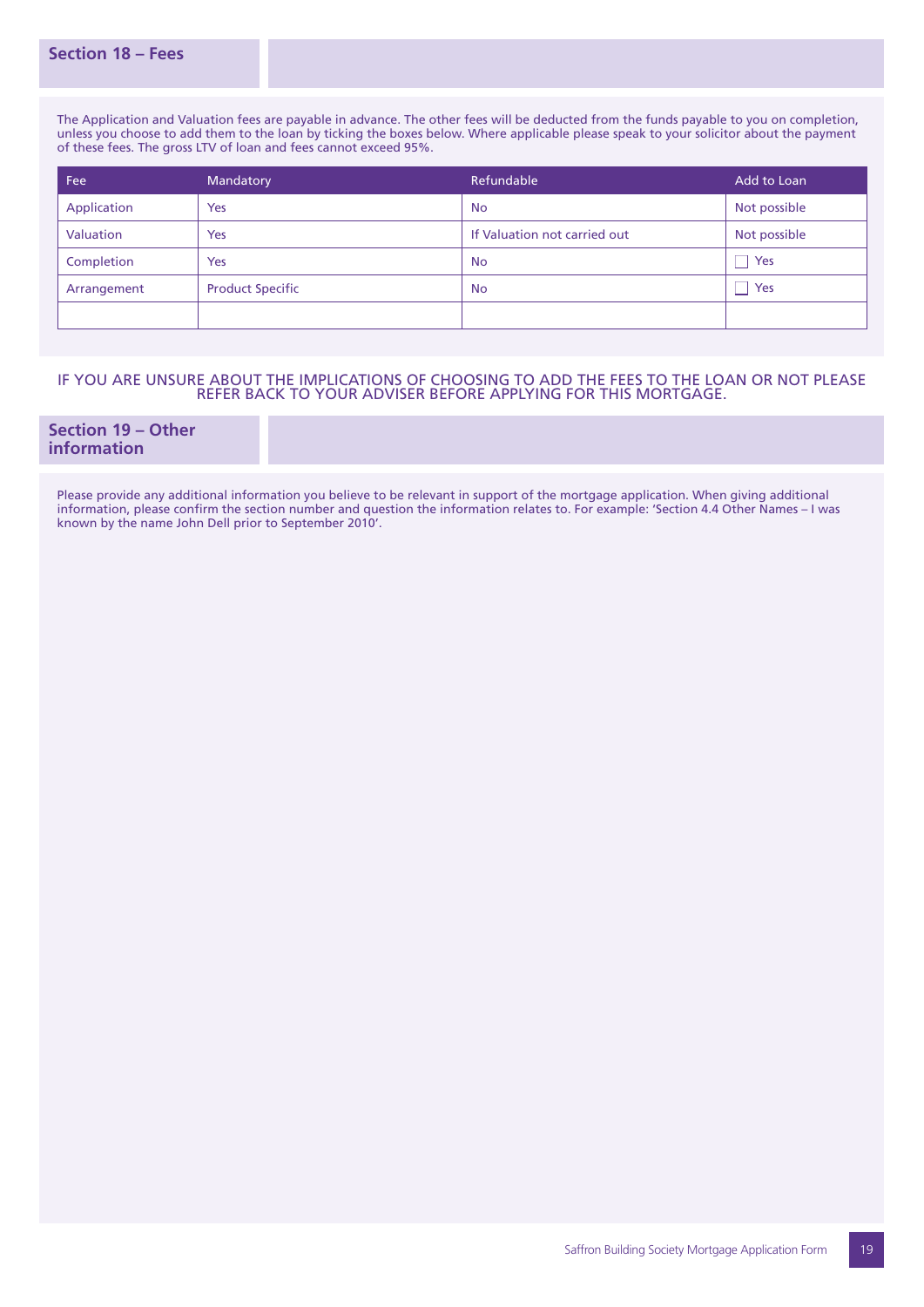#### By applying for a mortgage I confirm that I understand and affirm the following statements:

#### **1. Applications and Representations**

The Society reserves the right to reject my application, or withdraw any offer of mortgage, without giving any reason. No person (other than an employee of the Society) is empowered to make any representations or give any undertaking, on behalf of the Society in relation to the mortgage applied for, and the Society shall not be liable for any such representations or undertakings.

#### **2. Valuation**

The Society will provide me – for information only – with a copy of the Mortgage Valuation Report. The Society and the Valuer accept no responsibility to me for the accuracy of the Mortgage Valuation Report. If advice about the structural condition of the property is required an appropriate report must be obtained separately by me.

#### **3. Intermediaries**

I agree that if a third-party intermediary submitted this application on my behalf the Society may liaise with this third-party about any matters connected with my mortgage application and my mortgage, including any complaint about my mortgage application or mortgage, unless otherwise instructed by me.

#### **4. Assignment**

The Society may, without notice or consideration, transfer or assign, either in whole or in part, any loan, mortgage or policies of life assurance or other security made in connection with this mortgage application to any company, person, or body. Any such transfer will not affect my guarantees.

#### **5. KFI**

That, if this application is for a Regulated Mortgage Contract, I have seen, read and understood a copy of the Key Facts Illustration (KFI) applicable to this mortgage application.

#### **6. Fees**

I agree that where it is indicated in the KFI or Mortgage Offer that a fee is not refundable, I am aware of this.

#### **7. Credit Reference Agencies**

Credit reference agencies collate information about how individuals manage the money they borrow from lenders, whether it be a mortgage, personal loan, credit card, overdraft or any other type of loan.

When making decisions the Society may carry out searches of my personal information with one or more licensed credit reference agencies that will retain a record of the search that may be seen by other organisations making searches of the information held with these agencies. The Society may also make further searches during the term of the agreement to assist in managing my mortgage account.

Information held about me and the account by credit reference agencies may already be linked or "associated" to records relating to me, a partner, or anyone else whom may be financially "associated" with. My ability to obtain credit may be influenced by the records held by credit reference agencies about me, or any person associated to me in this way.

#### **8. Fraud Prevention Agencies**

The Society may also search and record my details with fraud prevention agencies. If false or inaccurate information is provided by me and fraud is identified, details will be passed to fraud prevention agencies and may be shared with other organisations making searches of the information held with these agencies. Law enforcement agencies may access and use this information.

The Society, credit reference agencies, and fraud prevention agencies may use the records for statistical analysis about credit applications and about insurance and fraud.

### **9. Credit Scoring**

The Society may use a credit scoring or other automated decision-making system when assessing my application.

#### **10. Credit Products**

The Society and other organisations may also use this information to prevent fraud and money laundering for example, but not limited to, by:

- i. checking details on applications for credit and credit-related or other facilities
- ii. managing credit and credit-related accounts or facilities
- iii. recovering debt
- iv. checking details on proposals and claims for all types of insurance
- v. checking details of job applicants and employees
- vi. checking existing open accounts of other lenders to prevent and/or detect fraud

#### If I do not provide relevant information the Society may not be able to offer me the service I require. Information from this application and subsequent management of the amount will be maintained on both the Society's accounting system and central databases.

#### The Society may request additional information or confirmation of information provided in my application.

The Society may apply to employers or other relevant third-parties for references in respect of this application. In considering the application the Society will search my records, including previous and subsequent names of parties to an account, at credit reference agencies who will add details of the search and this application to my record.

The Society may undertake a search with a credit reference agency for the purposes of verifying my identity. To do so, the agency may check the details I supply against my particulars on any database (public or other) to which they have access. A record of the search will be retained.

( Please write to The Financial Crime Team, Saffron Building Society, Saffron House, 1A Market Street, Saffron Walden, Essex CB10 1HX if you want to receive details of the relevant fraud prevention agencies. The Society and other organisations may access and use from other countries the information recorded by fraud prevention agencies. )

#### **11. Guarantor mortgages only**

If this application relates to a guarantor mortgage then the person acting as my

guarantor (which term also includes any person providing a cash deposit secured by a Deposit Agreement (Third Party)) will be required to obtain independent legal advice from their solicitor before entering into any guarantee or other documents. The guarantor will be provided with a copy of the Mortgage Offer and Mortgage Conditions. In addition, the guarantor will receive copy communications relating to the mortgage account and its conduct. In signing this application I agree that information may be disclosed to the guarantor in this way.

#### **12. What the Society will use my information for**

I understand that it is important to the Society that personal information about me and my account is treated as private and confidential. The Society will hold and deal with my personal data in accordance with the Data Protection Act 1998 or successor legislation.

The Society may use the information given in this application for credit assessment, including credit scoring, making such enquiries and taking such references relating to me as considered necessary for the purposes of assessing my mortgage application.

The Society may share information about the property or its value with third parties for the purpose of providing information to help in valuing properties.

The only times The Society will disclose information about me are set out below:

- i. Where I have consented (and I note that in this form I give consent to disclosure for various purposes)
- ii. If it is in the public interest to do so, or the Society is required to do so by law or any regulator
- iii. To the Society's agents and others (including professional advisers) who work on its behalf
- iv. To obtain quotes from providers of insurance on an on-going basis
- v. Where I have consented below, for marketing purposes
- I agree, that the Society may use and share my information:
- To administer the account
- ii. To prevent fraudulent activity
- iii. For debt recovery
- iv. For customer surveys
- v. For management and regulatory reporting
- vi. To help build a picture of me for credit/insurance assessment and marketing purposes

If the Society transfers my information to a service provider or agent in another country it ensures that person agrees to apply the same level of protection as the Society is required to apply to information held in the UK, and use the information only for the purpose of providing a service to me.

Both incoming and outgoing telephone calls may be recorded and monitored for training and quality control to monitor compliance with any regulatory requirements and to establish facts.

A copy of any personal data held by the Society can be made available to me on payment of a fee. I have a legal right to see these details. If any data is shown to be inaccurate it will be corrected without delay.

( For more details, please write to Data Controller, Saffron Building Society, Saffron House, 1A Market Street, Saffron Walden, Essex CB10 1HX ).

#### **13. Marketing**

If I choose, the Society may also use and share information including contact details, information contained in this application and of any services it provides with other<br>members of its group of companies or with carefully selected partners so that I may<br>be kept informed of news and marketing initiatives in investments, life products, loans, and credit cards, general insurance and financial planning services, and of competitions or offers that may be of interest to me. The Society will use various marketing methods in this respect.

#### **I indicate that I DO NOT wish to receive such information by ticking the appropriate box:** by □ email □ by post □ by telephone

I note that I may withdraw my consent at any time by writing to Mortgage Services, Saffron Building Society, Saffron House, 1A Market Street, Saffron Walden, Essex CB10 1HX

#### **14. Association**

Another person's records will be "associated" with mine by the Society when:

- i. There is a joint application
- ii. I advise The Society of a financial association with another person
- iii. If the credit reference agencies have existing linked or associated records

This "association" will link records at the credit reference agencies and may be taken into account in any future credit applications by the relevant individuals. This shall continue until one person applies to the credit reference agencies and is successful in filing a "disassociation"

Therefore I MUST ensure when making a joint application or advising the Society of some other financial association that I am entitled to:

- i. Disclose information about joint applicants and anyone referred to by me
- ii. Authorise the Society to search, link or record information at credit reference agencies about me and anyone referred to by me.

#### **15. Disclosure**

On a monthly basis the Society may give credit reference agencies details about payments I make and the status of my account to help the Society and other lenders make credit decisions about me (and the people associated with me) in the future.

If I exceed agreed limits and the amount owed is not in dispute and I fail to make satisfactory repayment proposals following formal demand, the Society may register this with credit reference agencies.